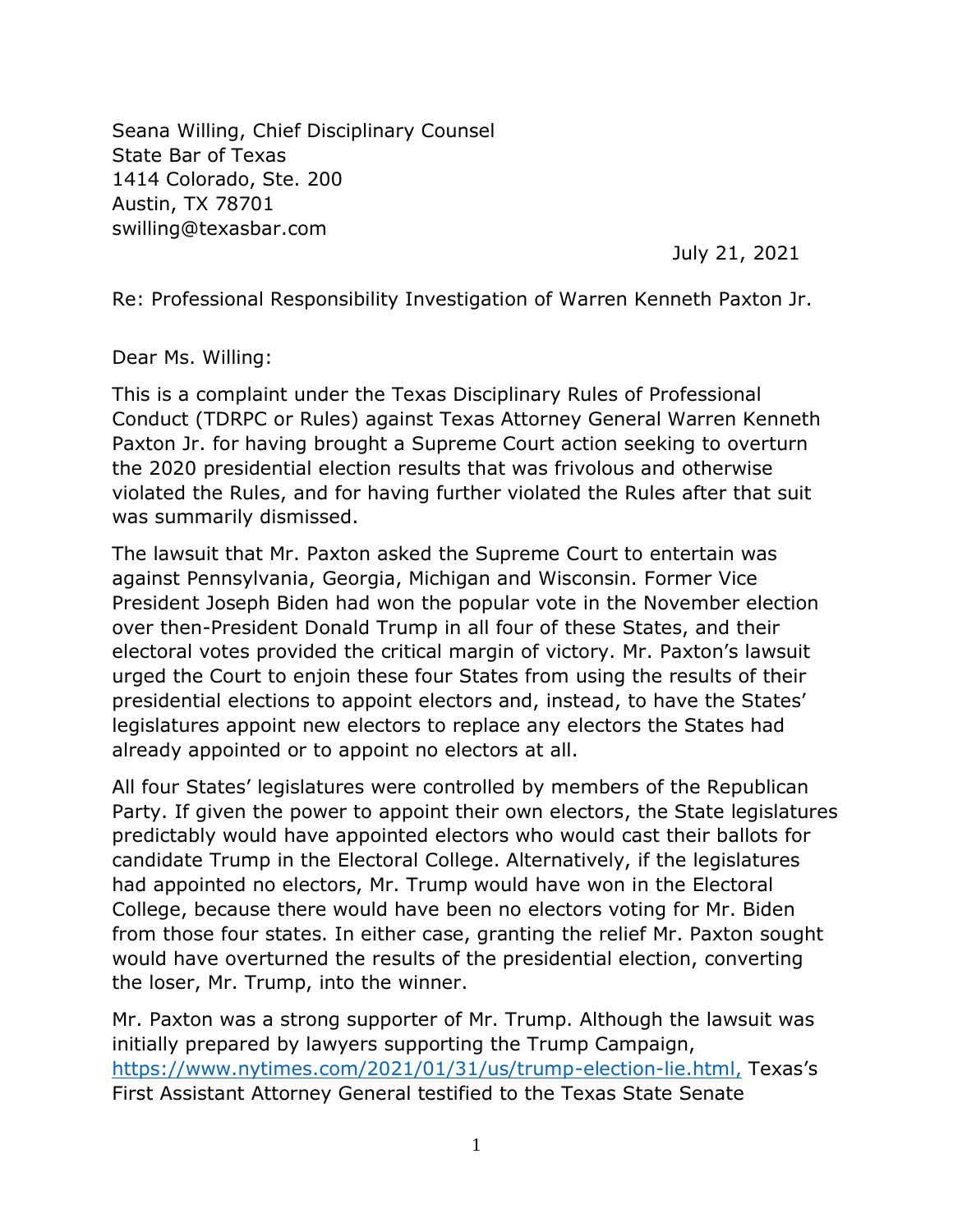Committee on Finance that Mr. Paxton and Executive staff in the Attorney General's Office worked on the case. See Texas Senate Audio/Video Archives February 2021, 2/10/21, Senate Committee on Finance (Part I), at 2 hr. 56 min. – 2 hr. 58 min. The lawsuit was filed as part of President Trump's continuing attempt to overturn his election loss. It is noteworthy that Louisiana's Attorney General "declined" to file the action, and Mr. Paxton's top Supreme Court litigator – Texas's Solicitor General – would not sign the complaint. [https://www.nytimes.com/2021/01/31/us/trump-election](https://www.nytimes.com/2021/01/31/us/trump-election-lie.html)[lie.html.](https://www.nytimes.com/2021/01/31/us/trump-election-lie.html) Mr. Paxton was the lawsuit's lead counsel of record.

Mr. Paxton's motion for leave to file the suit was filed on December 7, 2020. This was more than a month after the November 3 election and only seven days before electors in the Electoral College were required to cast their votes. The Supreme Court summarily dismissed the Texas motion for lack of standing just four days later, on December 11. Dismissed as moot were also motions by President Trump and seventeen other States to intervene in the case in support of the complaint Mr. Paxton had filed.

Texas's Rules provide that a lawyer is "an officer of the legal system and a public citizen having special responsibility for the quality of justice." TDRPC Preamble § 1. "Lawyers, as guardians of the law, play a vital role in the preservation of society" and have an obligation "to maintain the highest standards of ethical conduct." Id. Moreover, the Rules prohibit pleading to a court frivolous claims of law or fact and making false, dishonest, deceptive or misleading statements. Mr. Paxton's Supreme Court Complaint violated these prohibitions.

After the Court dismissed his suit, Mr. Paxton continued to commit ethical violations in support of Mr. Trump's campaign to overturn the election results. His misconduct included violating his attorney's oath to support the Constitution by urging the crowd standing behind the White House on January 6 to march on the Capitol to pressure Congress to change what it was meeting to do, i.e., carrying out its constitutional and statutory duty to properly count Electoral College votes and declare the rightful winner.

We, as members of the bar, bring this matter to the attention of the Office of the Chief Disciplinary Counsel, State Bar of Texas, out of deep concern about violations of the Texas rules of ethics by the State's highest-ranking legal officer. Such conduct cannot be accepted from any person licensed to practice law in the United States, much less a sitting State Attorney General.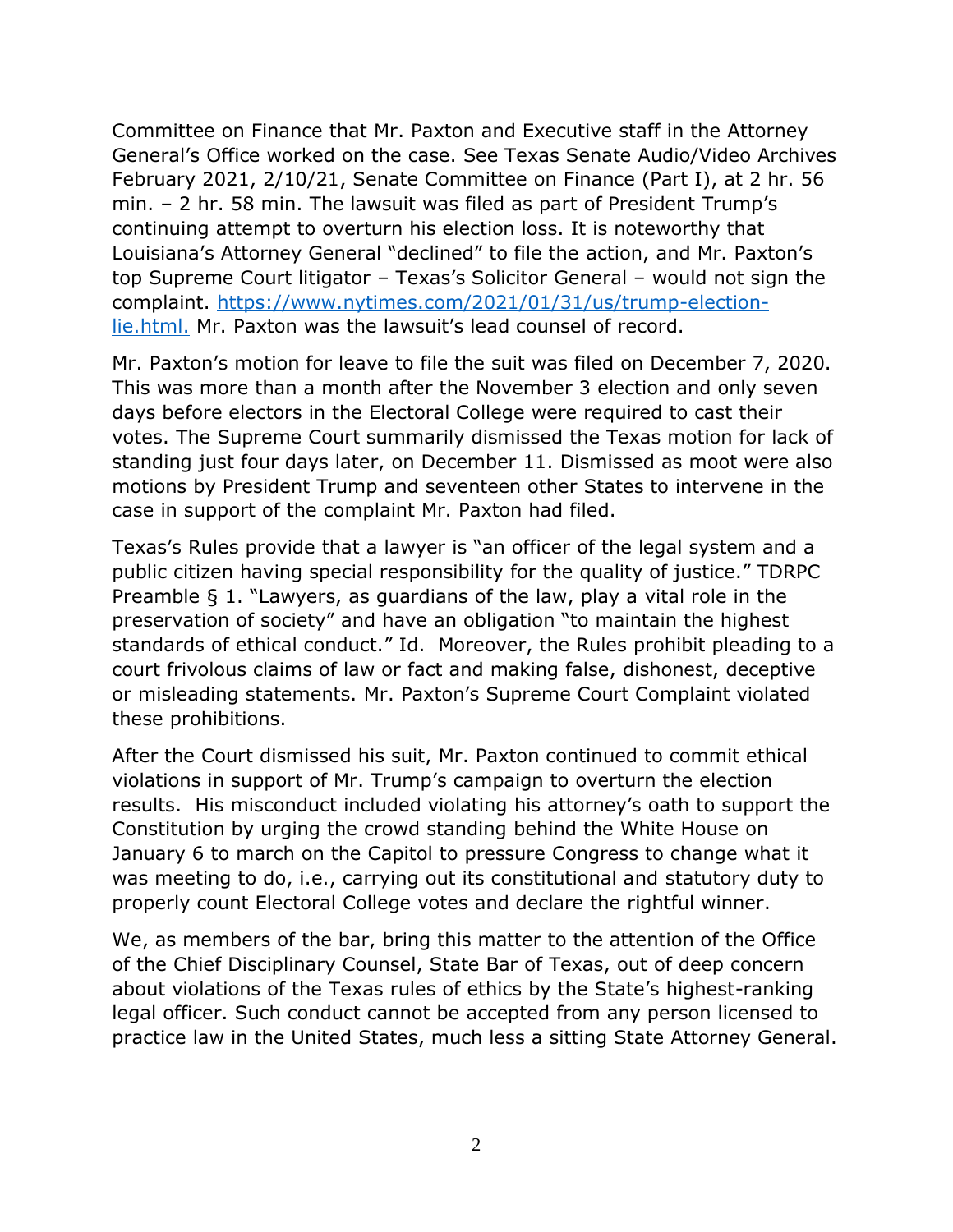Mr. Paxton's post-dismissal, unethical conduct was serious in its own right. Demonstrating a pattern of ethical misconduct, it made his prior conduct in the Supreme Court lawsuit even more egregious.

Given the gravity of Mr. Paxton's violations, we believe that he should be suspended or permanently disbarred from the practice of law. We urge the Chief Disciplinary Counsel to investigate promptly the allegations in this disciplinary complaint – along with the allegations against Mr. Paxton in multiple other complaints - and, if validated, initiate the necessary proceedings to suspend or disbar him.

# **Complaining Parties**

Signers of this complaint are highly respected leaders in the field of ethics and professionalism. We include four former Presidents of the State Bar of Texas, members of the State Bar Board of Directors, scholars in professionalism and in the training of Texas lawyers, former grievance panel members, a former member of the Standing Committee on the Texas Disciplinary Rules of Professional Conduct, and the former chair of the Supreme Court Grievance Oversight Committee. This complaint is filed pursuant to TDRPC 8.03(a) because we have "knowledge that another lawyer has committed a violation of applicable rules of professional conduct that raises a substantial question as to that lawyer's honesty, trustworthiness or fitness as a lawyer in other respects[.]"

We are joined as a co-signer by [Lawyers Defending American Democracy](http://www.ldad.org/) ("LDAD"). LDAD is a non-profit, non-partisan organization whose purpose is to foster adherence to the rule of law and help protect American democracy.

# **I. Mr. Paxton's Conduct**

# **A.** *Texas* **v. Pennsylvania, Georgia, Michigan and Wisconsin – U.S. Supreme Court – Dec. 7-11, 2020**

# **1. Standing to Sue**

The gravamen of Mr. Paxton's claim was that the four State defendants, by extensively violating their own ballot security laws, had violated the Constitution's Electors Clause, Art. II, Sect. 1, Cl. 2, and thereby injured plaintiff Texas. Bill of Complaint (Comp.) p. 3, Motion for Preliminary Injunction and Temporary Restraining Order or, Alternatively, for Stay and Administrative Stay (Motion for P.I.) pp. 3-5, 26-29.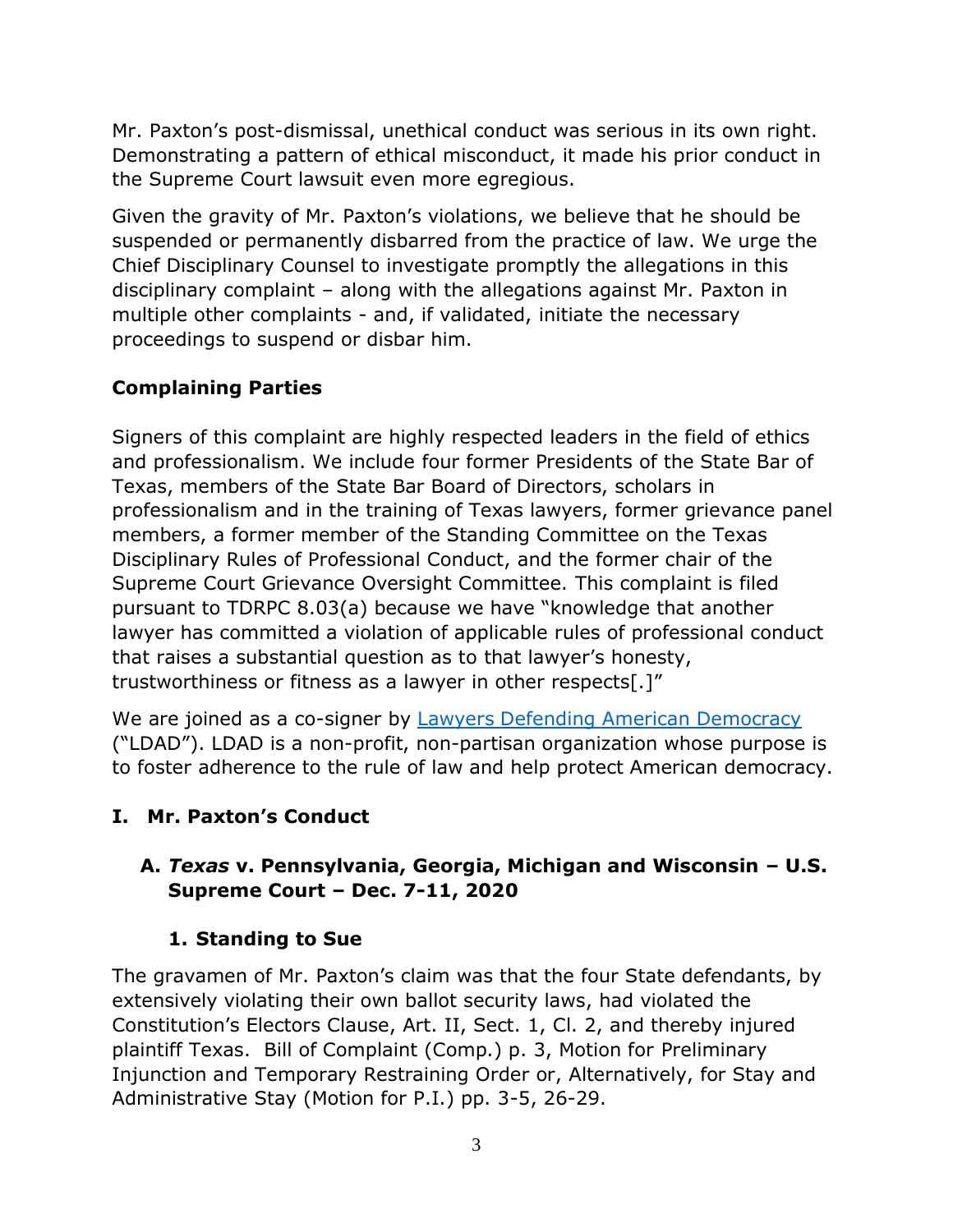Mr. Paxton alleged that the State of Texas had standing to sue the four defendants because they had injured two different Texas interests: the interest of the State itself "in who is elected as *Vice President* and thus … can [break Senate ties]", (emphasis in original), Brief in Support of Motion to File Bill of Complaint (Brief), p. 13; and its interest as *parens patriae*, to protect the interest of its appointed 2020 presidential electors in being able to vote in the Electoral College. Brief, pp. 14-15.

Mr. Paxton, however, cited no precedents that support his assertion that a State has standing to challenge how another State administers its own election law, because there are none. Moreover, there are overwhelming constitutional and legal reasons why the claim of such standing was indefensible. Even [conservative legal scholars agreed](https://reason.com/2020/12/10/conservative-lawmakers-and-legal-scholars-denounce-texas-election-suit-as-a-mockery-of-federalism-and-separation-of-powers-) that Texas had no standing.

The Supreme Court summarily and categorically rejected Mr. Paxton's lawsuit for lack of standing to sue:

The State of Texas's motion for leave to file a bill of complaint is denied for lack of standing under Article III of the Constitution. *Texas has not demonstrated a judicially cognizable interest in the manner in which another State conducts its elections.* All other pending motions are dismissed as moot. (Emphasis added) ORDER IN PENDING CASE, 155. ORIG., TEXAS V. PENNSYLVANIA, ET AL., FRIDAY, DECEMBER 11, 2020

There are at least three critical reasons why Mr. Paxton's assertion of standing had no basis in law and, indeed, was fundamentally inconsistent with the American constitutional and legal scheme for presidential elections.

First, the Constitution's Electors Clause itself, Art. II, Sect. 1, Cl. 2, on which Mr. Paxton heavily relied, makes clear that one State has no interest in another State's method of choosing electors. The Clause provides:

*Each State shall appoint, in such manner as the legislature thereof may direct*, a number of electors, equal to the whole number of senators and representatives to which the State may be entitled in the Congress [.] (Emphasis added).

Thus, under the express terms of the Electors Clause itself, each State has the unilateral right, acting through its legislature, to determine the rules under which it will select its own presidential electors. Under the Electors Clause, there is no authority for any State to be involved with, let alone to interfere with, how another State selects its electors. To allow Texas to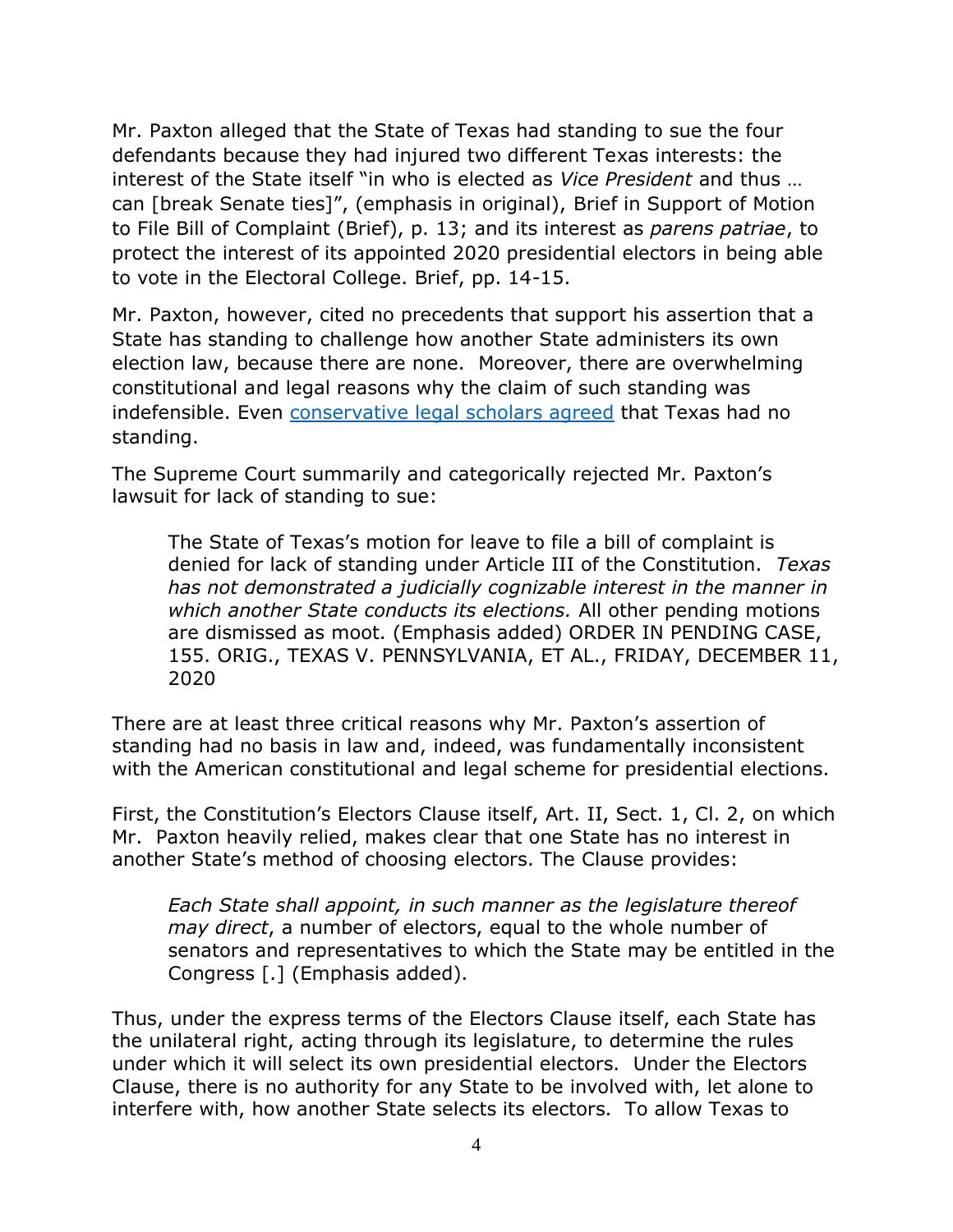challenge the methods by which Pennsylvania and the other States selected their electors would contradict the very right and duty conferred by the Electors Clause on each State to decide by itself how to appoint its own electors.

Second, under the Constitution's fundamental structural principle of federalism, including the Tenth Amendment, as the Complaint acknowledges, Comp., p. 10, every State is "sovereign" unto itself. That is, every State alone has the constitutional authority, power and responsibility to make and execute all laws for the people within the State, subject to the supremacy of the Constitution and laws of the United States. To allow any State the authority to challenge and interfere with another State's selection of its own presidential electors would flout the latter State's sovereignty. As law professor and election law expert [Edward B. Foley of Ohio State](https://www.nytimes.com/2020/12/10/technology/texas-election-lawsuit-legality-html)  [University noted](https://www.nytimes.com/2020/12/10/technology/texas-election-lawsuit-legality-html), granting Texas standing to challenge other States' selection of electors "would be an unprecedented intrusion into state sovereignty."

Finally, to allow Texas standing would cause chaos in the entire constitutional and federal statutory process for electors to meet and certify the voters' choice, count the electoral ballots, and inaugurate a new President. As Harvard Law School [Professor Laurence Tribe stated](https://www.newsweek.com/supreme-court-texas-election-lawsuit-1553409): "This is truly ridiculous…. If the 50 sister States could sue one another to overturn each other's election results, there'd be a mind-blowing cascade of … intrafamily Electoral College mega-suits. Endless!"

Mr. Paxton's specious arguments would result in election chaos. The time required for interstate litigation would predictably make it impossible in future presidential elections to satisfy the statutorily mandated timeframes for the meeting of electors, 3 U.S.C. Sect. 7, and congressional counting of electoral votes and declaration of a winner, 3 U.S.C. Sect. 15. Moreover, his theory of standing would put at extreme risk compliance with the constitutionally mandated beginning of the newly elected President's term on January 20. Twentieth Amend, Sect. 1. As the Attorney General of Texas, Mr. Paxton knows better.

#### **2. Complaint's Assertion that Biden's Probability of Winning Election Was Less Than 1 in a Quadrillion**

The Paxton Complaint contends that the probability of former Vice President Biden winning the election in each of the four Defendant States was so low that it "raise[d] serious questions as to the integrity of this election." Comp., p. 6.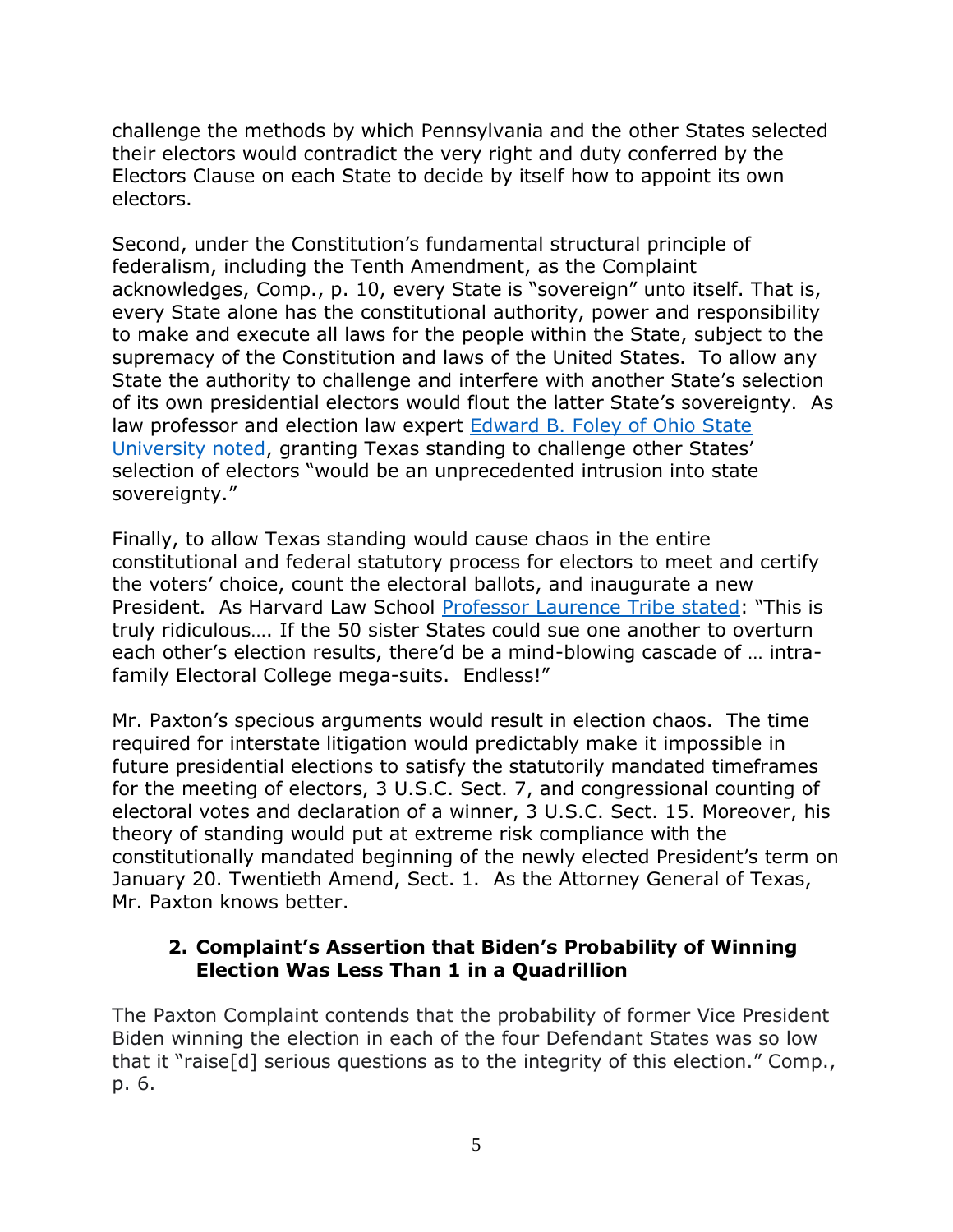# **a. Pre- versus Post-3 a.m. Claim**

# **i. Misrepresentation of Expert's Conclusion**

Specifically, the Complaint asserted that: "[t]he probability of former Vice President Biden's winning the popular vote in [each of] the four Defendant States – Georgia, Michigan, Pennsylvania, and Wisconsin - … given President Trump's early lead in those States as of 3 a.m. on November 4, 2020, is less than one in a quadrillion, or 1 in 1,000,000,000,000,000." Comp., p. 6.

This stunning, unfounded assertion severely misrepresented the actual finding that Mr. Paxton's expert had made. While Mr. Paxton claimed that the one in a quadrillion ratio described the probability that Biden would "win [1] the popular vote", the (unsworn) declaration of the expert on whom Mr. Paxton relied – Dr. Charles J. Cicchetti - said no such thing. Rather, Dr. Cicchetti's "one in a quadrillion" conclusion applied to a much narrower and politically less impactful matter: the probability that Mr. Biden would have won if the votes counted after 3 a.m. had been "randomly drawn from the same population" as the votes counted before 3 a.m. Declaration of Charles J. Cicchetti (Cicchetti Decl.), Dec. 6, 2020, p. 5a.

In Georgia, about 95% of the ballots had been counted before 3 a.m. Of those, 51.09% were for Trump and 48.91% for Biden. The final reported votes were reversed: 50.14% for Biden and 49.86% for Trump. For Biden to have reversed Trump's early lead and won Georgia by "less than 14,000 votes," as the final tally showed, Dr. Cicchetti declared that Biden would have had to have won 71.6% of the votes counted after 3 a.m. Cicchetti Decl., p. 4a. Dr. Cicchetti's actual conclusion was that: "[*t]here is a one in many more than quadrillions of chances that these two tabulation periods [pre- and post-3 a.m.] are randomly drawn from the same population."* (Emphasis added) Cicchetti Decl., p. 5a; accord, p. 4a.

Thus, Dr. Cicchetti's "one in a quadrillion" conclusion did not refer to the likelihood of Biden's winning the election, but rather to the totally separate question of the likelihood that the pre- and post-3 a.m. votes came from the same voter population. Dr. Cicchetti's basic conclusion here was essentially just confirming common sense: there is virtually no chance that the proportion of votes for Biden would have vastly increased from 49% pre-3 a.m. to 72% post-3 a.m. if the later votes had come randomly from the same population of voters as the earlier votes.

But Mr. Paxton was not satisfied with this pedestrian, non-politically advantageous conclusion. Instead, he misrepresented what the expert had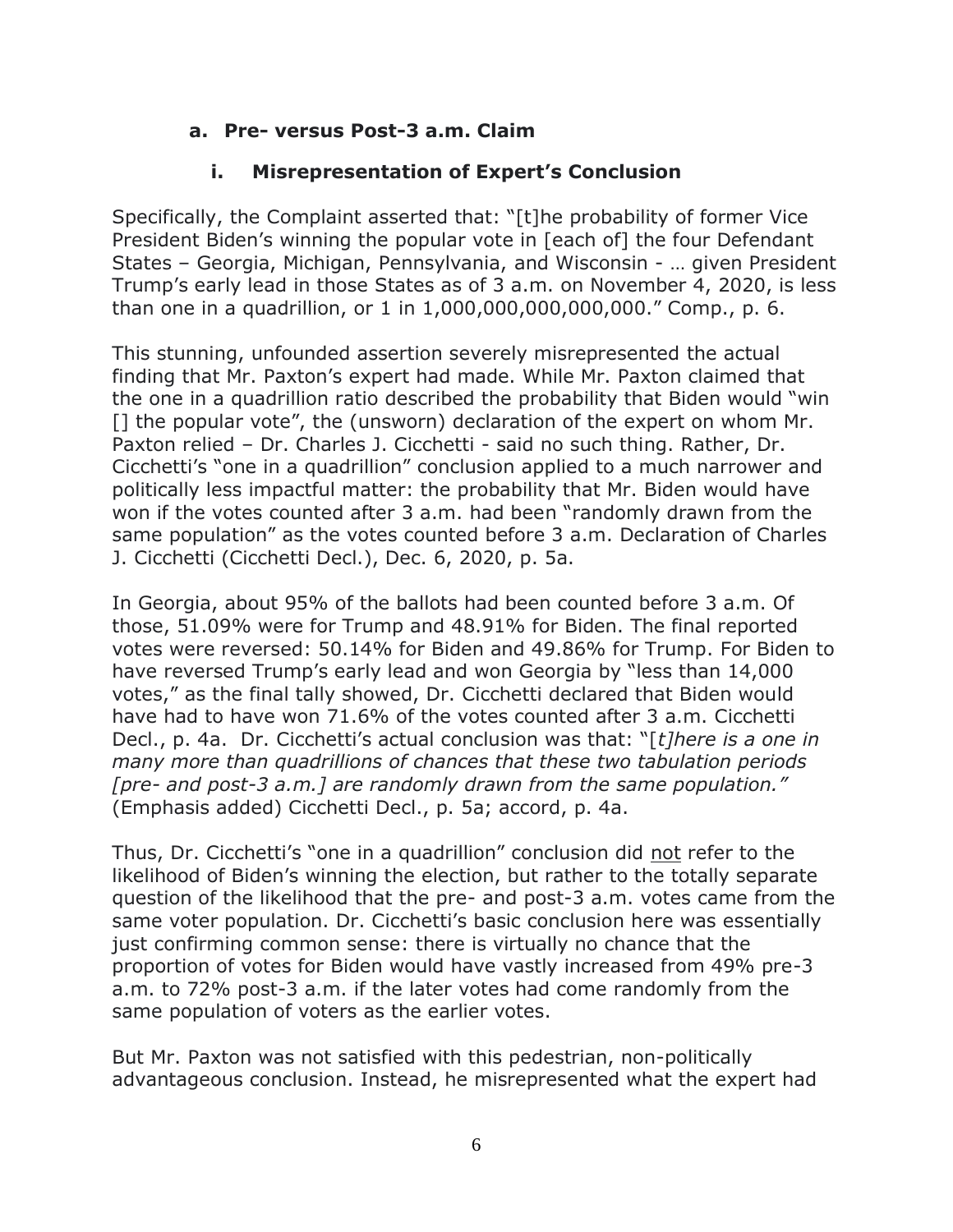actually concluded by falsely and deceptively asserting that the "one in a quadrillion" probability applied to Biden's likelihood of winning the popular vote.

# **ii. Expert's Key Factual Assumption Unfounded**

Further, Dr. Cicchetti's pre/post 3 a.m. conclusion itself had no basis in fact because the assumption it rested on - that the "two tabulation periods were similar and randomly drawn from the same population [of voters]", Decl., p. 2a - was factually unfounded. There were no facts in the record to support it. There is absolutely no basis for making probability projections based on vote counts at one time of the day as compared to another time of the day unless there is evidence that the composition of the groups of voters at the two different times is substantially similar. If a jar is filled with red and blue marbles, a handful of marbles from the top is no predictor of the number of red and blue marbles, respectively, in other portions of the jar unless all marbles in the jar had been distributed in the same proportions.

For weeks before the election, information was widely published that Trump supporters were likely to vote heavily in person and Biden supporters heavily by mail-in ballots. Since in-person ballots are typically counted earlier in the process and mail-in ballots later, the media and the public widely understood that the early and later results would not be the same. That is exactly what happened. [https://www.nytimes.com/2021/01/31/us/trump-election](https://www.nytimes.com/2021/01/31/us/trump-election-lie.html)[lie.html](https://www.nytimes.com/2021/01/31/us/trump-election-lie.html)

Dr. Cicchetti even admitted that he was "aware of anecdotal statements from election night that some Democratic strongholds were yet to be tabulated," Decl., p. 5a. Strikingly, Dr. Cicchetti conceded that if "the yetto-be counted ballots were likely absentee mail-in ballots []" or that post-3 a.m. votes were "from Democratic strongholds … [e]ither could cause the later ballots to be non-randomly different from the nearly 95% of ballots counted by 3 a.m. EST  $[.]''$  Decl., p. 5a.

That is, in the very Cicchetti Declaration that Mr. Paxton submitted to the Supreme Court as the basis for plaintiff's probability claims, Mr. Paxton's expert conceded, in effect, that his assumptions were groundless. If the assumption that the pre- and post-3 a.m. ballots came from the same population was not correct, the basis for his entire pre/post 3 a.m. probability analysis was invalid. Because the critical assumption underlying Dr. Cicchetti's whole pre/post 3 a.m. probability analysis was unfounded, Mr. Paxton knew he had no basis in fact for arguing this probability analysis to the Supreme Court.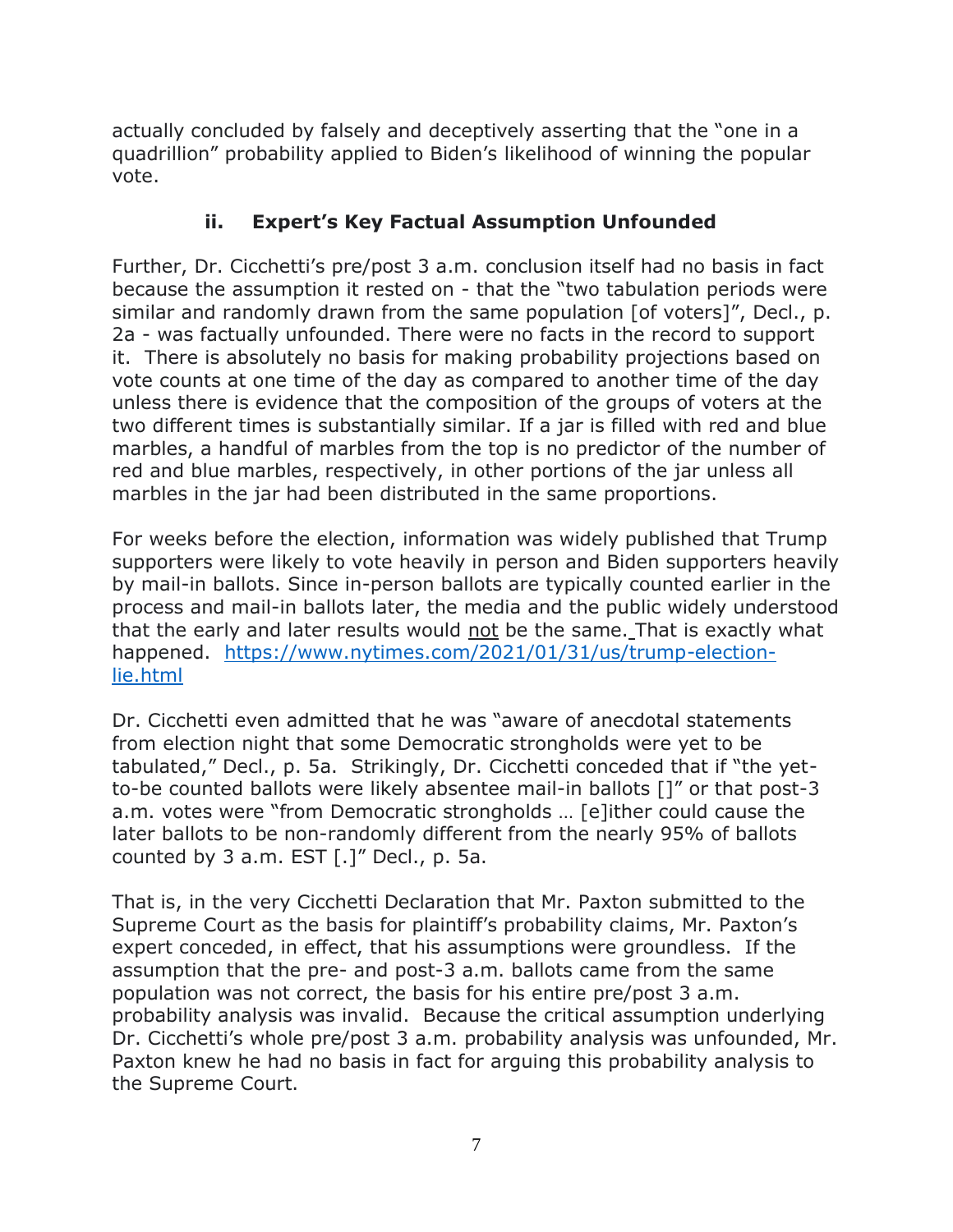#### **b. Hillary Clinton 2016 – Joseph Biden 2020 Election Comparison**

Mr. Paxton also asserted that a comparison of votes in the 2016 Clinton-Trump election with votes in the Biden-Trump 2020 election showed that there was "[t]he same less than one in a quadrillion statistical improbability of Mr. Biden winning the popular vote in [each of] the four Defendant States [.]" Comp., p. 7. Dr. Cicchetti explained an assumption on which he based his Clinton-Biden conclusion as to Georgia: "the increase of Biden over Clinton is statistically incredible if the outcomes were based on similar populations of voters supporting the two Democratic candidates." Decl., p. 4a

In addition to assuming that the Democratic candidate voter populations were similar in the 2016 and 2020 Georgia presidential elections, Dr. Cicchetti made another critical assumption: "other things being the same" between the Clinton-Trump 2016 election and the Biden-Trump 2020 election, Decl., p. 3a, That is, Dr. Cicchetti's entire conclusion that Biden's increase over Clinton in Georgia was "statistically incredible" was premised on his assumption that all factors affecting voters' decisions were the same in the two different elections.

The premise on which Dr. Cicchetti's Clinton-Biden probability estimate was based – "all things being equal" between the two elections – was preposterous. The 2016 and 2020 presidential elections involved two fundamentally different Democratic candidates, Hillary Clinton and Joe Biden, with very different personalities and backgrounds, a different political environment, different policy issues, and different voter demographics. These elections were held four tumultuous years apart, further demonstrating that there was nearly nothing "equal" about the two presidential races.

Mr. Paxton failed to provide any evidence to support this seminal assumption underlying plaintiff's Clinton-Biden probability estimate. Moreover, the assumption was categorically false. As Harvard professor and election [data](https://www.nytimes.com/2020/12/10/technology/texas-election-lawsuit-legality.html)  [expert Stephen Ansolabehere stated,](https://www.nytimes.com/2020/12/10/technology/texas-election-lawsuit-legality.html) the Biden-Clinton probability estimate is "comical." "The analysis omitted a number of obvious, relevant facts, he said: '[that] the context of the elections are different, that a Covid pandemic is going on, that people reach different conclusions about the administration, that Biden and Clinton are different candidates.'" Mr. Paxton's Clinton-Biden probability claim was unfounded and unsupportable.

### **3. Relief Sought by Mr. Paxton**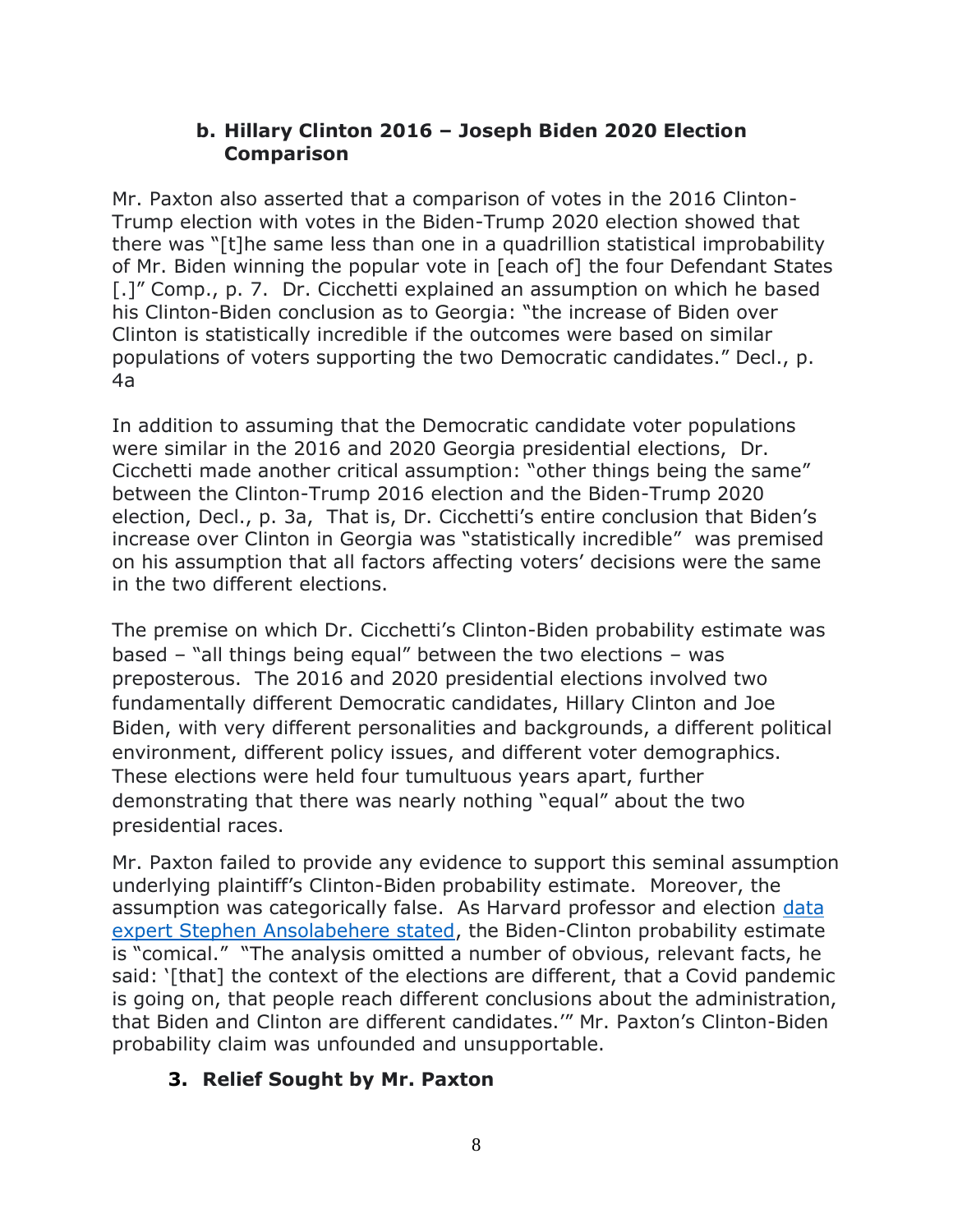#### **a. Preliminary injunction to prevent four States' electors from voting in electoral college and enable legislatures to replace them with electors for losing presidential candidate**

Beyond Mr. Paxton's unfounded claims that Texas had standing to sue and that Mr. Biden had a "one in a quadrillion" chance of winning, Mr. Paxton's most egregiously unfounded claim was for relief. Mr. Paxton sought one of the most draconian forms of relief imaginable in our democracy: the disenfranchisement of sovereign States and their millions of qualified voters, preventing them from having their votes counted in the Electoral College and enabling State legislatures controlled by the losing candidate's party to select their own replacement electors. Comp., pp. 39-40; Motion for P.I., pp. 34-35; Reply in Support of Motion for Preliminary Injunction and Temporary Restraining Order, Or, Alternatively, for Stay and Administrative Stay (Reply for P.I.), p. 12.

The purpose of Mr. Paxton's requested relief was nothing less than overturning our presidential electoral process. He was seeking to replace the winning candidate - selected through the votes of 159 million American citizens - with the losing candidate, notwithstanding that virtually all States, whether led by Republicans or Democrats, had certified the validity of their results.

Mr. Paxton nominally distinguished between seeking a preliminary injunction to prevent defendant States from voting in the Electoral College and a summary decision on the merits vacating defendants' "elector certifications" and remanding to the four State legislatures the authority to appoint their own electors:

This court should first --- temporarily restrain the Defendant States from voting in the electoral college … and then issue a preliminary injunction or a stay against their doing so until the conclusion of this case on the merits. Alternatively, the Court should reach the merits, vacate the Defendant States' elector certifications … and remand to the Defendant States' legislatures pursuant to 3 U.S.C. Sect. 2 to appoint electors. Motion for P.I., p. 35; accord, Reply for P.I., p. 12.

More specifically, Mr. Paxton asserted that: "[t]he issues presented here are neither fact-bound nor complex " and that "[t]his case presents a pure and straightforward question of law that requires neither finding additional facts nor briefing beyond the threshold issues presented here." Brief, pp. 34-35. Mr. Paxton asserted that the case was a "prime candidate for summary disposition," *Id*., p. 34. Indeed, the schedule he urged the Court to adopt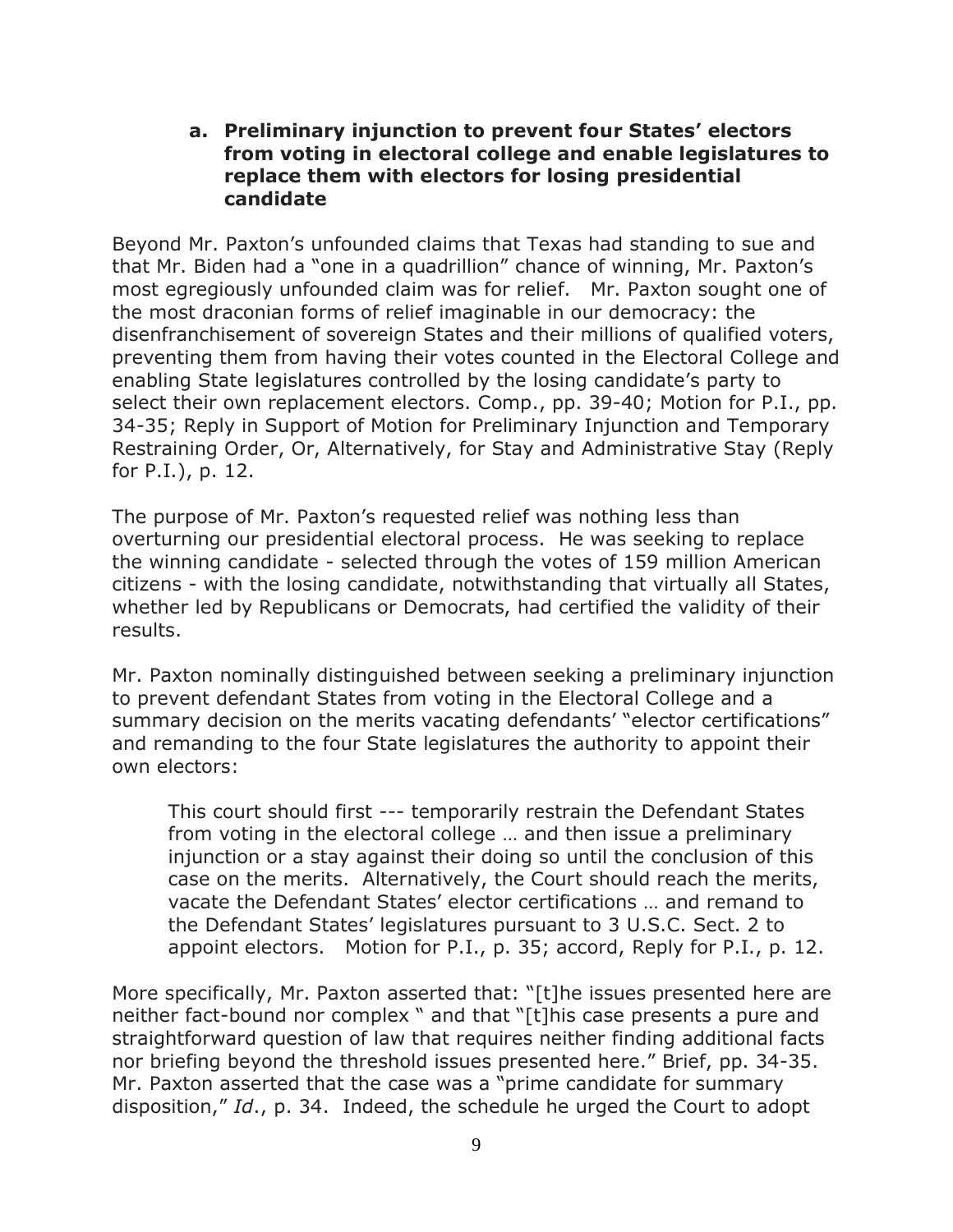for deciding the "merits", if it "neither grants the requested interim relief nor summarily resolved this matter [,]" provided for oral argument only four days after filing and no discovery or trial. Motion for Expedited Consideration of the Motion for Leave to File a Bill of Complaint and for Expedition of Any Plenary Consideration of the Matter on the Pleadings If Plaintiff's Forthcoming Motion for Interim Relief Is Not Granted, pp. 12-13.

But, contrary to Mr. Paxton's assertion that the case involved a "pure…question of law," State defendants disputed various of plaintiff's allegations of material fact. For example, Michigan disputed plaintiff's "claims [Comp., pp, 27-28] that large numbers of unaccounted for ballots showed up at the TCF Center, and that Republican challengers were wrongly denied access or had challenges improperly rejected[.]" State of Michigan's Brief in Opposition to Motions for Leave to File Bill of Complaint and for Injunctive Relief (Michigan Brief), p. 16.

Georgia contested the Complaint's claim, p. 23, that rejection of absentee ballots in the State was "seventeen times lower" in 2020 than in 2016 by noting that "rejection rates for *signatures* of absentee ballots remained largely the same [,]" (emphasis in original) and that the lower overall rejection rate was largely due to elimination by the State legislature of certain absentee voter restrictions. Georgia's Opposition to Texas's Motion for Leave to File Bill of Complaint and Its Motion for Preliminary Relief (Georgia's Opposition), p. 4.

Accordingly, all Mr. Paxton's requests for mandatory relief were procedurally in the nature of motions for preliminary injunction and will be so treated here. "'The standard for a preliminary injunction is essentially the same as for a permanent injunction with the exception that the plaintiff must have a likelihood of success on the merits rather than actual success." *Winter* v. *NRDC*, 555 U.S. 7, 32 (2008), (quoting *Amoco Production Co*. v. *Gambell*, 480 U.S. 531, 546, n. 12 (1987).

#### **b. Applicable legal standards for judging plaintiff's requested relief**

"A preliminary injunction is an extraordinary remedy never awarded as of right." *Winter,* 555 U.S. at 24. "'In exercising their sound discretion, courts of equity should pay particular regard for the public consequences in employing the extraordinary remedy of injunction." *Id*., (quoting *Weinberger* v. *Romero-Barcello,* 456 U.S. 305, 312 (1982). Where one State is seeking an injunction against another State, the plaintiff State has a "much greater" burden than "in an ordinary suit between private parties… [T]he threatened invasion of rights must be of serious magnitude and it must be established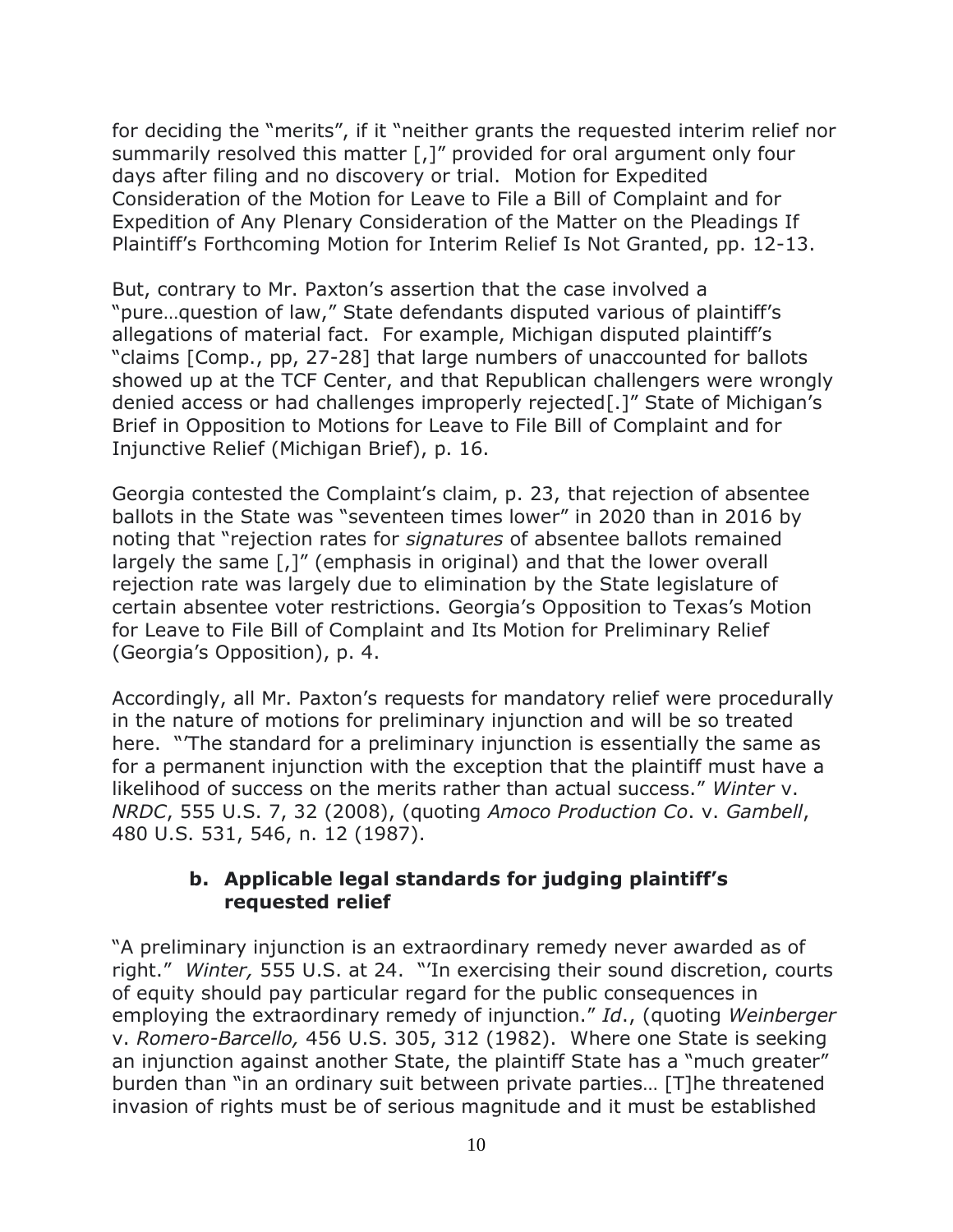by clear and convincing evidence." *New York* v. *New Jersey*, 256 U.S. 296, 309 (1921)

The Supreme Court has described the four traditional factors applicable to preliminary injunctions as follows: "A plaintiff seeking a preliminary injunction must establish that he is likely to succeed on the merits, that he is likely to suffer irreparable harm in the absence of preliminary relief, that the balance of equities tips in his favor, and that the injunction is in the public interest." *Winter*, 555 U.S. at 20.

While likelihood of success on the merits and irreparable injury are usually the "most critical" factors, *Nken* v. *Holder*, 556 U.S. 418, 434 (2009), where a proposed preliminary injunction is against a government defendant and would cause serious harm to the public interest, the relative importance of the factors is reversed – the balance of the equities between the parties and the public interest are given greater weight. "[E]ven if plaintiffs have shown irreparable injury from the Navy's training exercises, any such injury is outweighed by the public interest and the Navy's interest in effective, realistic training of its sailors. A proper consideration of these factors alone requires denial of the requested injunctive relief. For the same reason, we do not address the lower courts' holding that plaintiffs have also established a likelihood of success on the merits." *Winter*, 555 U.S. at 23-24.

Indeed, where the balance of equities strongly favored a government defendant and the public interest was seriously threatened by a preliminary injunction, the Court held it was an "abuse of discretion" for the District Court to have issued an injunction, *id.,* at 33, (even assuming that plaintiff had shown irreparable injury and a likelihood of success. *Id*., at 22.)

### **c. Texas's likelihood of success on merits**

While Mr. Paxton's complaint alleged three federal claims – the Constitution's Electors Clause, Art. II, Sect., 1, Cl. 2, the 1th Amendment Equal Protection Clause, and the 14th Amendment Due Process Clause, Comp. pp. 3, 36-39, Mr. Paxton's motion for preliminary injunction relied solely on the Electors Clause claim as the basis for arguing that Texas had a likelihood of success on the merits. Motion for P.I., pp. 3-5, 26-29.

Texas's claim analytically rested on four arguments, all of which Mr. Paxton was required to establish to state a valid claim for relief: 1) each State defendant had extensively violated its own State's ballot integrity laws, Comp., pp. 1-3, 13-36, Brief, pp. 3-29; 2) the alleged State law violations contravened the Electors Clause, Motion for P.I., p. 26; 3) the violations of the Electors Clause applied to so many votes that they made it impossible to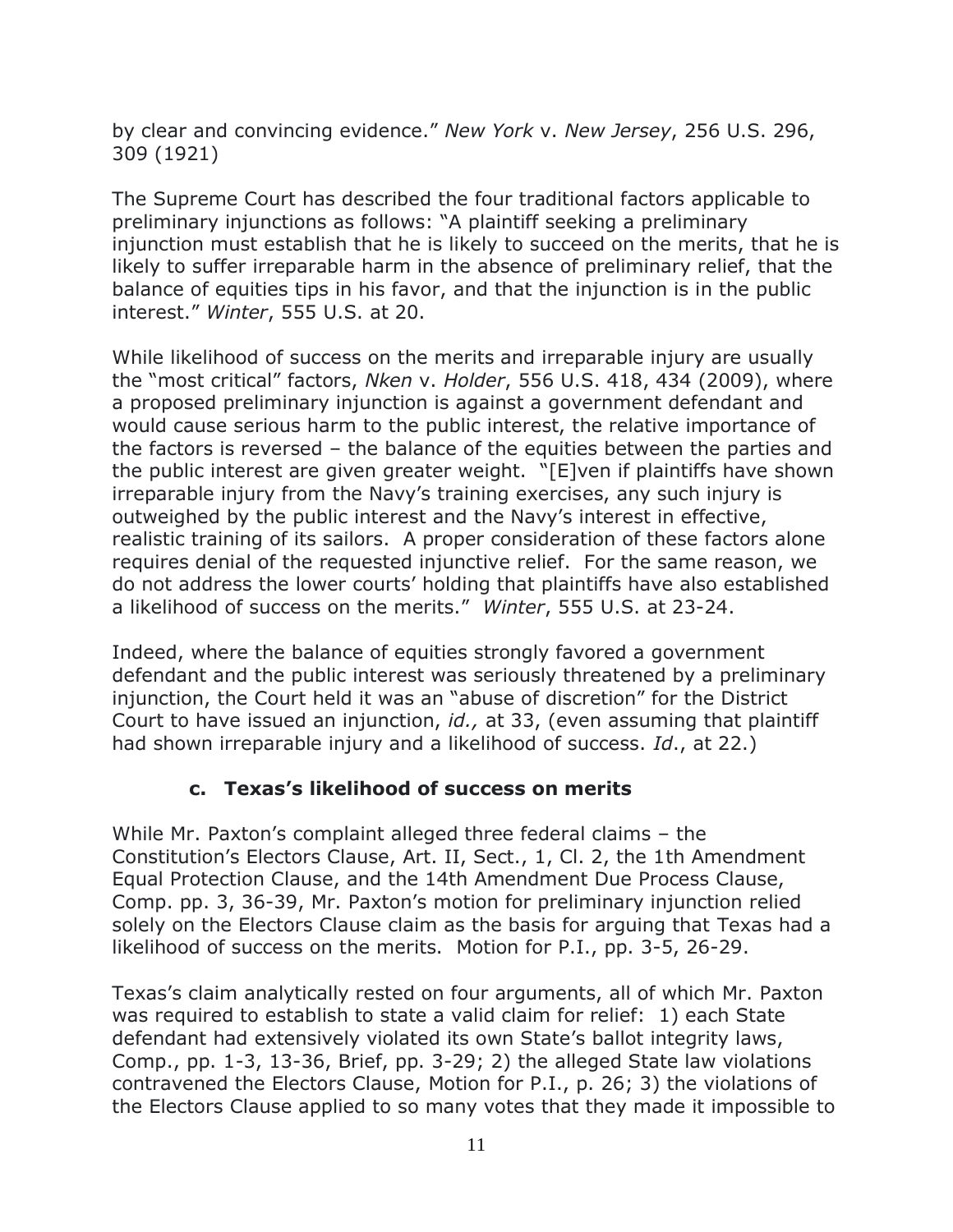tell who had legitimately won the election, Comp., pp. 2, 8, 14, 20, 24; and 4) 3 U.S.C. Sect. 2 authorized each defendant State's legislature "to appoint a new set of presidential electors … or to appoint no presidential electors at all." Comp., p. 40, paragraph E.

Texas did not establish a likelihood of success as to any of these components of its claim for relief, let alone all of them. Most egregiously, its claim that 3 U.S.C. Sect. 2 authorized State legislatures to replace electors chosen in a completed election because of a post-election legal dispute is completely unfounded.

## **i. Alleged violations of State laws**

State defendants vigorously disputed Texas's allegations that their executive and judicial officials' actions had violated State laws. Compare, e.g., Comp., pp. 30-32 with Response to Motion for Leave to File Bill of Complaint and to Motion for Preliminary Injunction and Temporary Restraining Order [Wisconsin], (Wisconsin's Response), pp. 29-30 (drop boxes); Comp., pp. 26-27 with Michigan Brief, pp. 13-15 (signature verification). Moreover, even before Mr. Paxton filed this suit, many of the same claims that Texas made here had already been rejected by State and federal courts. See Opposition to Motion for Leave to File Bill of Complaint and Motion for Preliminary Injunction, Temporary Restraining Order, or Stay [Pennsylvania] (Pennsylvania's Opposition) pp. 3-5; Georgia's Opposition, pp. 6-7; and Michigan Brief, pp. 5-7. 10-12.

Further, it is each defendant State's election officials, its attorneys, and its State court judges – not the lawyers supporting the Trump Campaign and the Texas Attorney General's Office – who are the experts in understanding how their own election systems operate and interpreting their own State's election laws. Each of the above factors undercuts Mr. Paxton's claim that Texas had a likelihood of success in showing that defendants' actions extensively violated State election law.

# **ii. Alleged violations of Electors Clause**

Mr. Paxton's argument under the Electors Clause is essentially that the Clause gives State legislatures plenary authority to determine their own State's rules for presidential elections and, because State and local election officials and State court judges in defendant States had allegedly engaged in systemic violations of their States's ballot integrity laws, they violated the Electors Clause. See Comp., pp. 3, 10; Brief, pp. 24-29.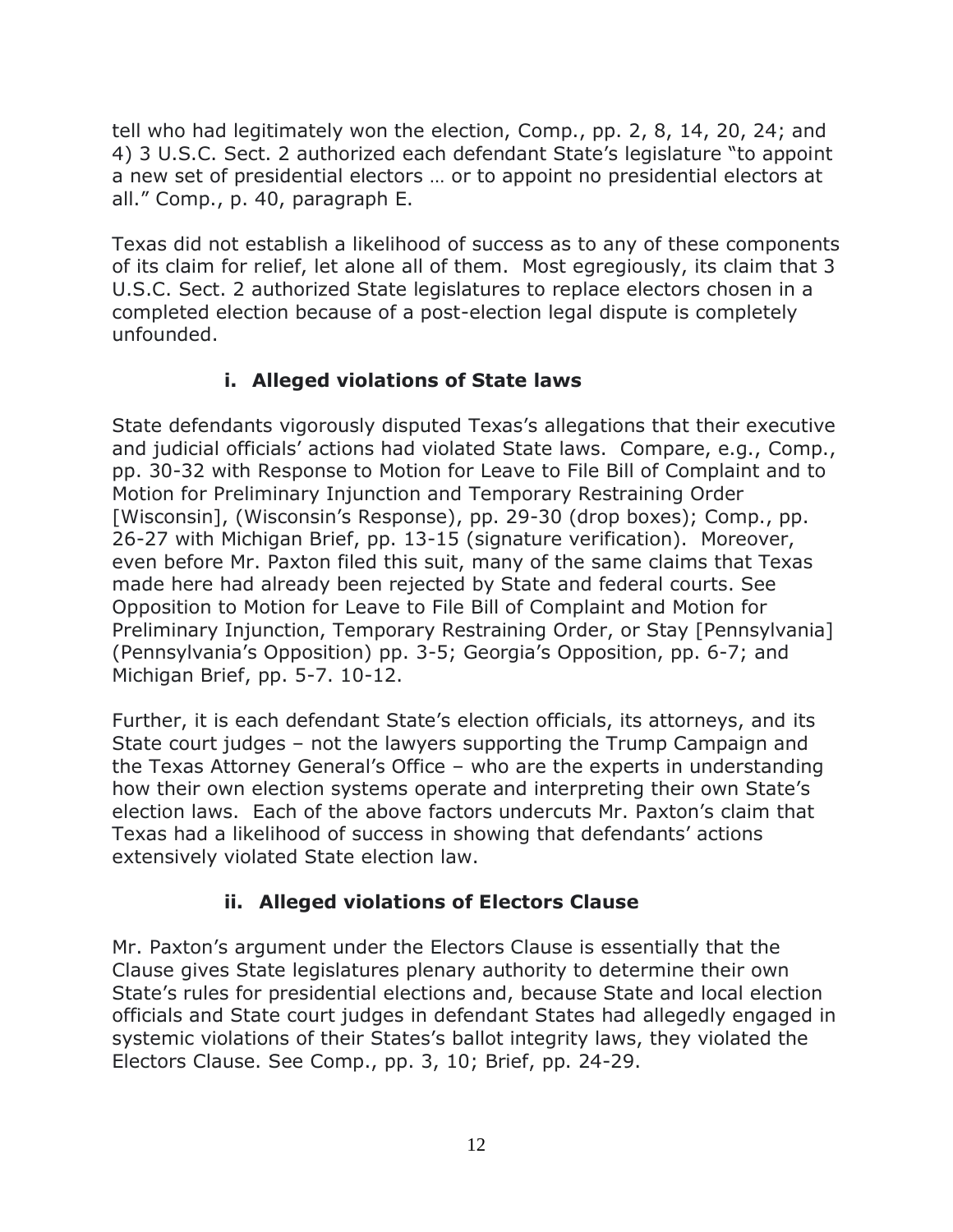Because Texas's Electors Clause claim depended on having first shown that defendants' conduct violated State election law, it had no more likelihood of success on the merits than its arguments that defendants had extensively violated State law. As indicated above, Texas did not make such a showing.

As to the Electors Clause claim itself, Mr. Paxton cited no Supreme Court or other judicial precedent holding that systemic violation of State election law constitutes a violation of the federal Constitution's Electors Clause. Instead, he relied on Chief Justice Rehnquist's concurrence in *Bush* v. *Gore*, 531 U.S. 98, 113 (2000): "A significant departure from the legislative scheme for appointing Presidential electors presents a federal constitutional question."

Thus, even if the Court were to have adopted the reasoning in Chief Justice Rehnquist's concurrence, for Mr. Paxton to have shown an Electors Clause violation, it would have been necessary to show not only that each State had violated its own election laws, but also that the violations constituted a "significant departure from the legislative scheme for appointing Presidential electors [.]"

Moreover, though not acknowledged by Mr. Paxton, under the concurrence, Texas's burden of showing that defendants had violated the Electors Clause would have been much heavier. The Court would have been required to give deference to the very State election officials and judges whose conduct plaintiff was challenging as illegal. The Rehnquist concurrence stated that: "[w]ith respect to a Presidential election, *the court must be* both mindful of the legislature's role under Article II and *deferential to those bodies expressly empowered by the legislature to carry out its constitutional mandate."* (Emphasis added) *Id*., at 114.

The same need for deference to State election officials cited by Chief Justice Rehnquist is applicable here. State defendants pointed out that their election officials had authority delegated to them by their respective legislatures to interpret and apply State election laws and that their official determinations under those laws were entitled to judicial deference. See Wisconsin's Response, pp. 23-26; Georgia's Opposition, pp. 1, 3; and Michigan's Brief, p. 30. The very deference to State election officials' actions that Chief Justice Rehnquist said the Electors Clause required undermined Mr. Paxton's claim that Texas had a likelihood of success on its essential Electors Clause claim.

#### **iii. Alleged impossibility of "knowing who legitimately won the 2020 election"**

Mr. Paxton contended that the States' alleged violations of their ballot integrity laws unconstitutionally and "proximately caused the appointment of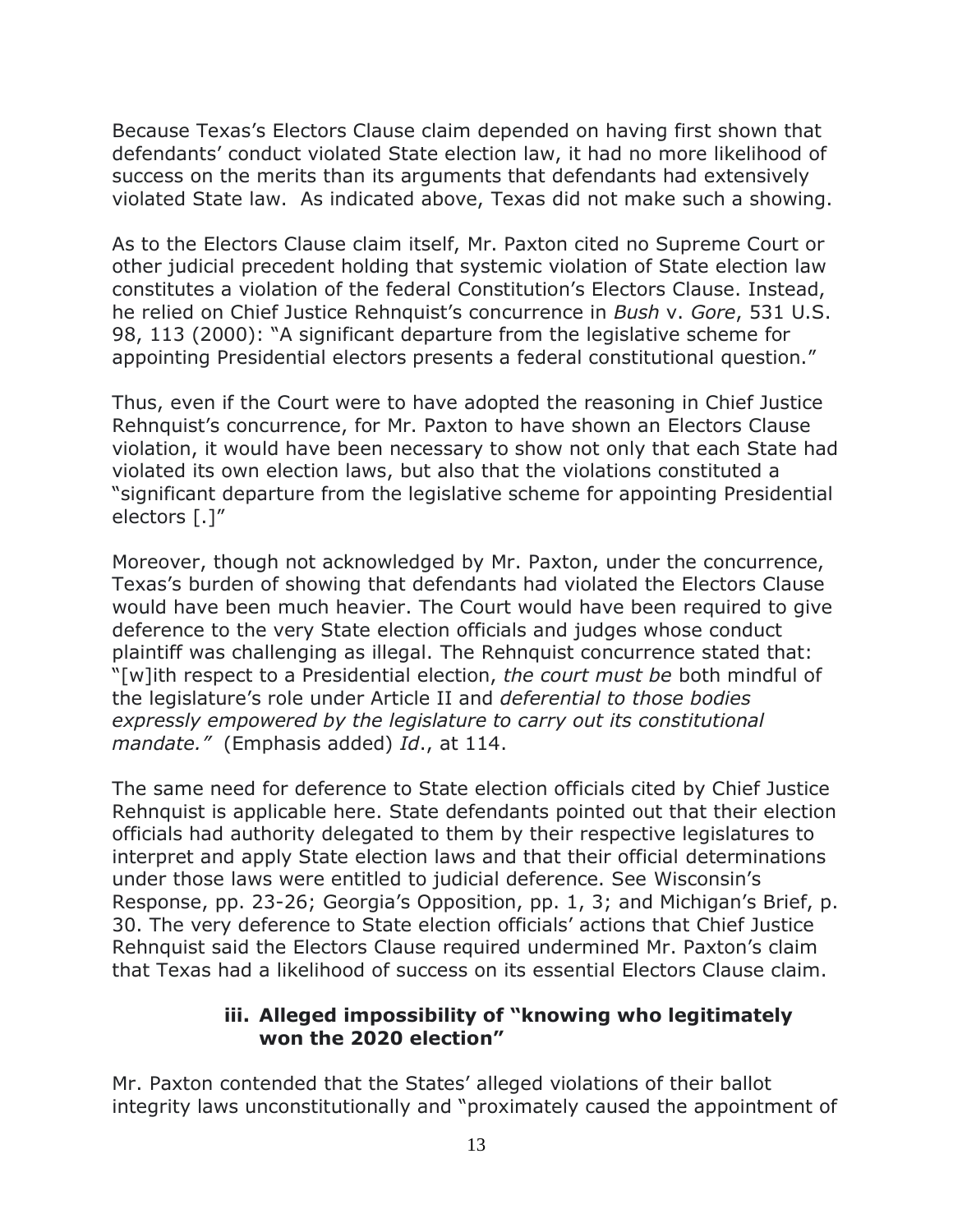presidential electors for former Vice President Biden []", Comp., p. 14, and "preclude knowing who legitimately won the 2020 election [.]" Motion for Leave to File Bill of Complaint (Motion to File Complaint), p. 2.The reason Mr. Paxton urged the Court to issue an injunction preventing defendants' electors from voting in the electoral college and to enable legislatures to replace defendant States' electors was "[t]o safeguard public legitimacy… and restore public trust in the presidential elections[.]" Comp., p. 2.

Mr. Paxton's contention that defendants' violations of their respective States' ballot integrity laws were so extensive that they precluded knowing whether Mr. Biden legitimately won depended on plaintiff's having shown a likelihood of success in its predicate arguments: that the defendants had extensively violated their own laws and, if the Court adopted the Rehnquist concurrence, that these violations contravened the Electors Clause under the concurrence's standards. As described above, Texas did not show a likelihood of success on these foundational arguments. Accordingly, it did not show a likelihood of success on its claim that it was not possible to know whether Mr. Biden had legitimately won.

#### **iv. Alleged authority of State legislatures under 3 U.S.C. Sect. 2**

The key relief Texas sought was to enjoin State defendants' appointed electors from voting in the Electoral College, Comp., p. 40, paragraph F, and to direct each defendant's legislature "to appoint a new set of presidential electors … or to appoint no presidential electors at all." Comp. p. 40, paragraph E. Mr. Paxton alleged that defendant State legislatures had the statutory authority to appoint replacement electors "pursuant to 3 U.S.C. Sect. 2." *Id*., paragraph E.

Mr. Paxton's sole arguments for his far-reaching claim as to the scope of Section 2 were a partial quotation from Section 2 and a conclusory assertion that plaintiff's characterization of the broad reach of Section 2 is what Congress intended. Mr. Paxton stated: "With all unlawful votes discounted, the election result is an open question this Court must answer. Under 3 U.S.C. Sect. 2, the State legislatures may answer the question [.]" Brief, p. 25. "*When a State fails to conduct a valid election – for any reason* – 'the electors may be appointed on a subsequent day in such manner as the *legislature of such State may direct*.' 3 U.S.C. Sect. 2. (Emphasis added)" Brief, p. 5.

Mr. Paxton ignored Section 2's language, purpose and legislative history. In fact, Section 2 provides in its entirety: "Whenever any State has held an election for the purpose of choosing electors, and has failed to make a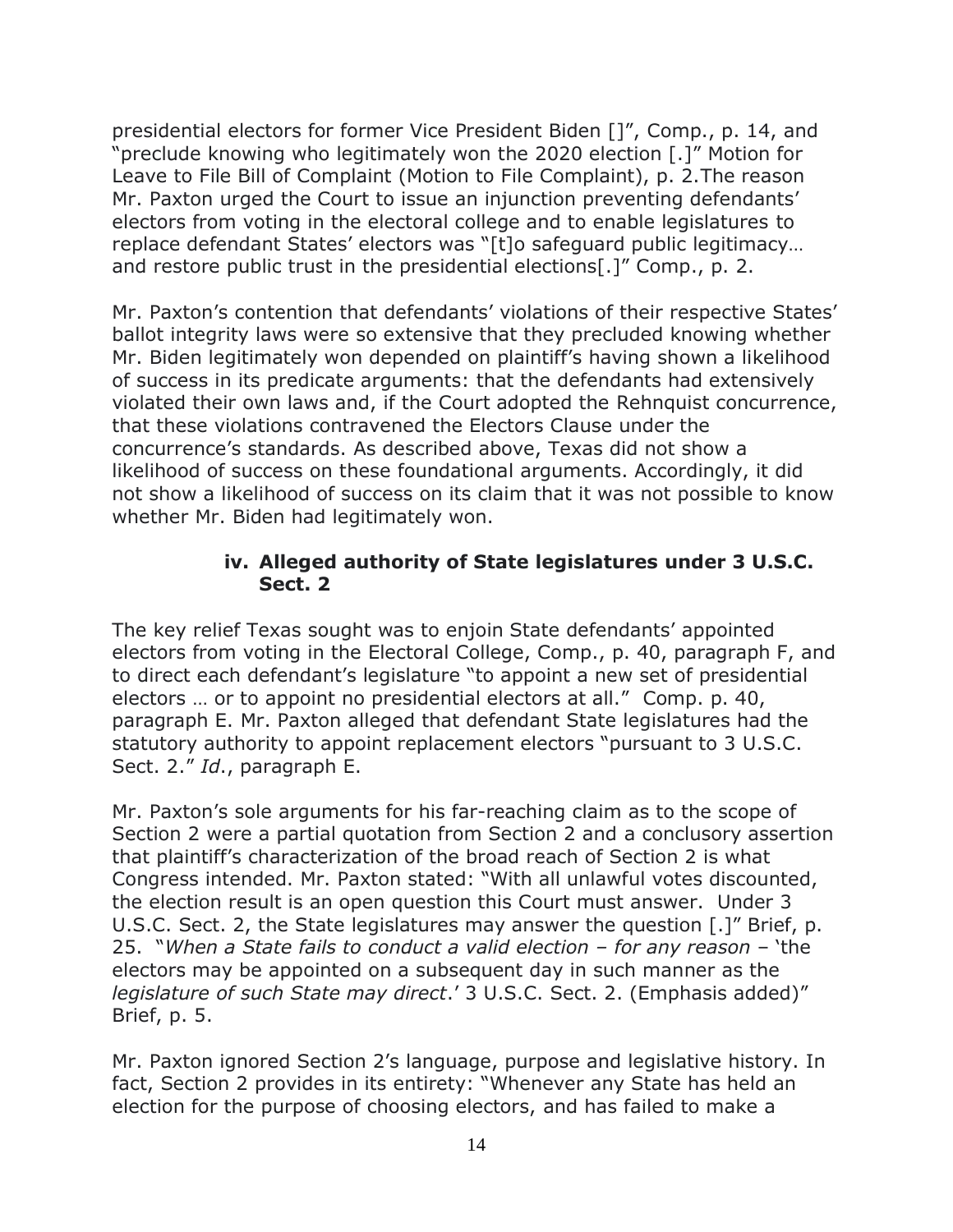choice on the day prescribed by law, the electors may be appointed on a subsequent day in such manner as the legislature of such State may direct." (What was codified in 1948 as 3 U.S.C. Sect 2, 62 Stat. 672, was originally enacted as part of the Act of January 23, 1845, Chapt. 1, 5 Stat. 721 (1845), "An Act to establish a uniform time for holding elections for electors of President and Vice President.")

Contrary to Mr. Paxton's assertion, Section 2 says nothing whatsoever about its being applicable "when a State fails to conduct a valid election," let alone when it "fails to conduct a valid election - for any reason." The critical statutory language that does define the scope of the legislature's appointment authority under Section 2 is what comes before the clause plaintiff quoted. Section 2 applies only when a State "has failed to make a choice on the day prescribed by law [.]"

Here, not only had each State defendant "held an election… on the day prescribed by law", but, in the words of Section 2, it had made a "choice" between the two candidates on that day. Each defendant State had completed its election process, counted, and sometimes recounted the votes, and determined who had won. Moreover, although the losing candidate's campaign had brought multiple, post-election lawsuits that attacked the voters' "choice," State and federal courts had rejected those suits, Republican and Democratic State leaders had defended the legitimacy of their States's elections, and Georgia, Michigan and Pennsylvania had certified their State' election results. Because each defendant State had made a "choice" between the two candidates on election day, Section 2 was plainly inapplicable.

The notion that a post-election dispute over the validity of the "choice" that was made on election day means that no "choice" was made on election day defies fact and logic and is indefensible. Mr. Paxton reads Section 2 as if Congress had written that it applied not only whenever a State has "failed to make a choice [of electors] on [election day]," but also whenever "the choice made by a State on election day may later be determined not to have been consistent with State law."

But Section 2 says no such thing. Section 2's language on its face shows that it only applies when the voters did not complete choosing between the candidates on "the day prescribed by law.". It says nothing about authorizing State legislatures to appoint electors when there is a postelection dispute about who won. By omitting the key language from his quotation of Section 2 and mischaracterizing what the statutory language actually says, Mr. Paxton was deceptive and dishonest with the Court.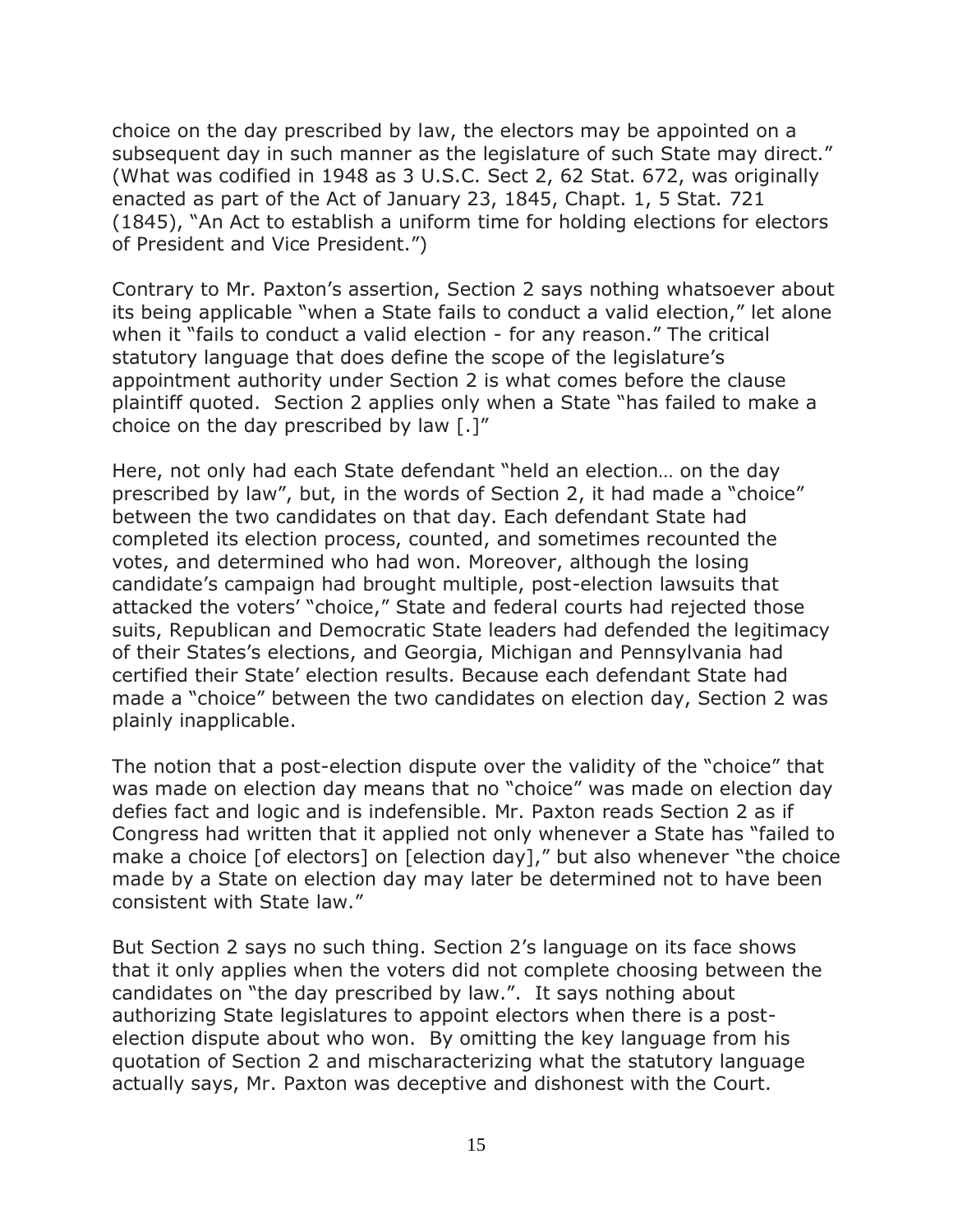The legislative history reveals specifically what Congress intended by a "fail[ure] to make a choice on the day prescribed by law [.]" What has been codified as 3 U.S.C. Sect. 2 was initially inserted as a proviso to a bill to require a uniform nationwide date for presidential elections. Cong. Globe, 28th Cong., 2d Sess., Dec. 11, 1844, p. 21, Cong Record ID: CG-1844-1211. It was added to address the problem raised by Representative John Parker Hale that in those States where "a majority of all the votes cast were required to elect the electors of President and Vice President of the United States… it might so happen that no choice might be made on election day, because no candidate might receive a majority of the votes*." Id.,* Dec. 9, 1844, p. 14, Cong. Record ID: CG – 1844-1209. Thus, Section 2's purpose was narrow: to enable any State that had a majority-win legal requirement to determine other means for selecting electors if no candidate had won a majority of the votes cast on election day.

The Supreme Court has reached this very conclusion in determining Congress's purpose in enacting the parallel statutory provision applying to "failure to elect [Congressmen] at the time prescribed by law," 2 U.S.C. Sect. 8. Based on the legislative history of 2 U.S.C. Sect. 8, the Court found that Congress's purpose there was only to allow States to hold a postelection run-off where State law required a majority vote to be elected and "no candidate receives a majority vote on federal election day [.]" *Foster* v. *Love*, 522 U.S. 67, 71 n.3 (1997).

Given the absence of any precedent interpreting 3 U.S.C. Sect. 2, the parallel applicability of 2 U.S.C. Sect. 8 to congressional elections and the virtually identical statutory purpose shown by their respective legislative histories, *Foster* confirms that Mr. Paxton's claim that 3 U.S.C. Sect. 2 applies "whenever a State fails to conduct a valid election – for any reason" was wholly unfounded.

Mr. Paxton never suggested that any of the four defendant States required a presidential candidate to win a majority to be elected nor that failure to meet such a requirement was its basis for invoking the legislatures' authority to appoint electors under Section 2. 3 U.S.C. Sect. 2 has no applicability whatsoever to this case. Mr. Paxton's position that 3 U.S.C. Sect. 2 authorizes State legislatures to replace State-appointed electors even though the elections were completed on election day had no basis in law.

### **d. Texas's likelihood of irreparable injury**

Texas's claim of irreparable injury was essentially that Pennsylvania, Georgia, Michigan and Wisconsin had violated the interest of Texas and its citizens in having the 2020 presidential election conducted constitutionally.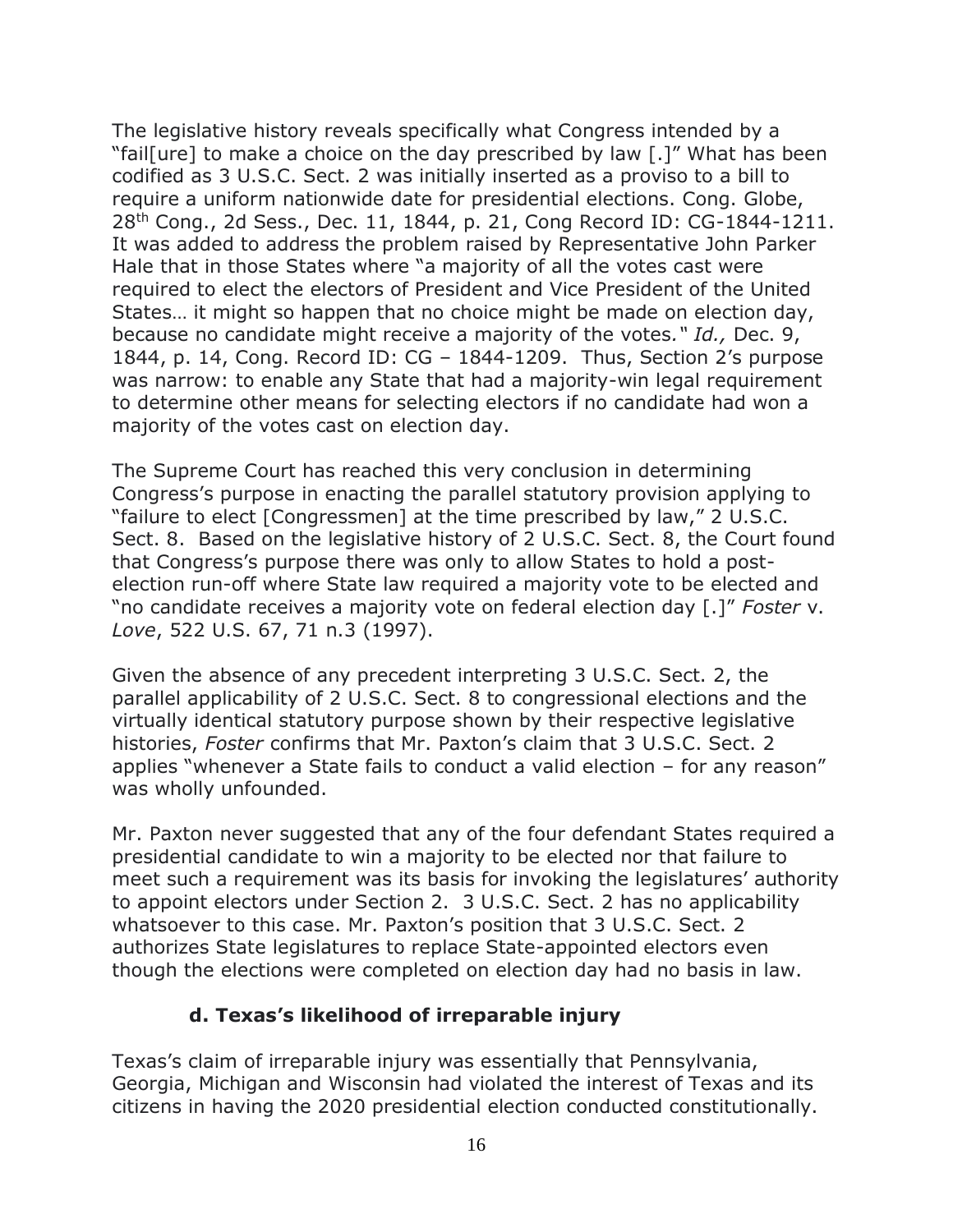Motion for P.I., p. 32. Specifically, Texas stated that it had an "interest in ensuring that the selection of a President – any President – is legitimate  $\lceil$ , $\rceil$ " Comp., p. 1, and that defendants' alleged violations of State ballot security protection laws and the Electors Clause "preclude knowing who legitimately won the 2020 election." Motion to File Complaint, p. 2. It was purportedly to protect this interest that Mr. Paxton asked the Court to preliminarily enjoin the defendant States from having their electors vote in the Electoral College and remand to the defendants' legislatures, authorizing them to appoint new electors to replace the electors appointed pursuant to the certified election results or to appoint no electors. Comp., p. 40, paragraph E.

Thus, Mr. Paxton's claim that Texas would be "likely to suffer irreparable harm in the absence of preliminary relief," *Winter,* 555 U.S. at 20, depended on the premises that: 1) the election had extensively violated State election laws; 2) those State law violations violated the Electors Clause; and 3) on the facts of this case, 3 U.S.C. Sect. 2 gave State legislatures the authority to appoint replacement electors.

As indicated above, Mr. Paxton did not demonstrate a likelihood that each State defendant had engaged in such extensive violations of State election laws that it was impossible to know who legitimately had won. Nor did he show that State defendants' conduct violated the Electors Clause, especially in light of the Rehnquist concurrence's requirement that the Court give deference to the actions of State election officials. And Mr. Paxton utterly failed to show that 3 U.S.C. Sect. 2 had any applicability where, as here, defendant States had completed their elections on election day and had already chosen the winner. Mr. Paxton's claim that 3 U.S.C. Sect. 2 applied to this situation was contrary to Section 2's language, purpose and legislative history. Mr. Paxton's claim under 3 U.S.C. Sect. 2 was without any basis in law or fact.

In short, Texas failed to show a likelihood of suffering irreparable injury.

### **e. Irreparable injury to defendants and balance of equities**

In contrast to Mr. Paxton's failure to show that Texas would likely suffer irreparable injury if the injunction had been denied, the relief Mr. Paxton sought would have caused defendants Pennsylvania, Georgia, Michigan and Wisconsin to have suffered two certain, immense and irreparable injuries.

First, the injunction Mr. Paxton sought would have nullified the defendants' *parens patriae* interest in protecting their citizens' constitutional right to have their votes counted. His injunction would have effectively disenfranchised more than 20 million qualified citizens in these four States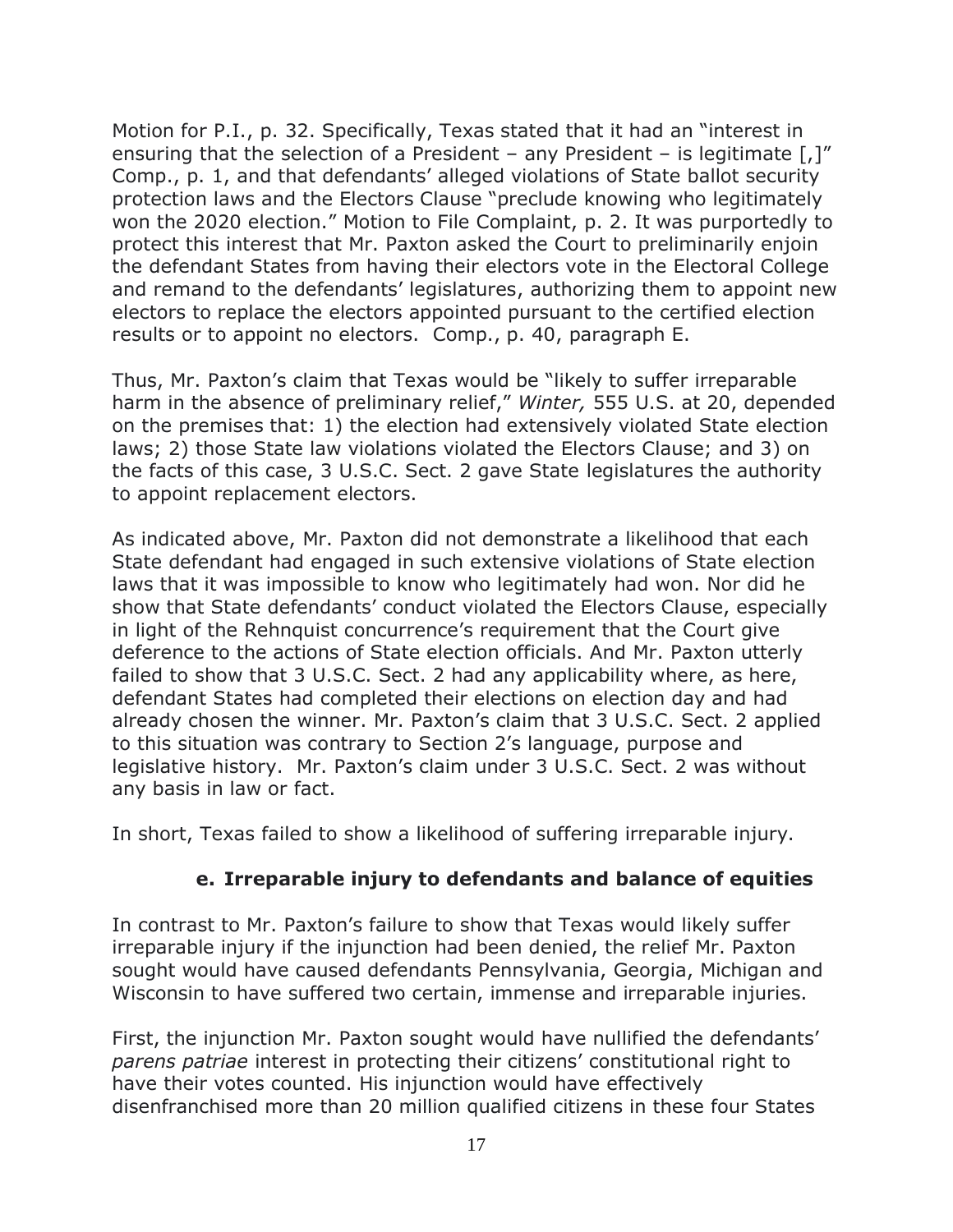who had voted in the 2020 presidential election by prohibiting their votes from being counted in the Electoral College – where their votes mattered most - and, instead, turning over the selection of electors to State legislatures controlled by the losing candidate's party.

The Court has recognized that "the Constitution of the United States protects the right of all qualified citizens to vote … in federal …. elections." *Reynolds* v. *Sims*, 377 U.S. 533, 554 (1964). Indeed, "'the political franchise of voting [is] a fundamental political right, because [it is] preservative of all other rights'". *Id*., at 512 (quoting *Yick Wo* v. *Hopkins*, 118 U.S. 356, 370 (1886).

Moreover, the constitutional right to vote includes not only the right to cast a ballot but also the right to have the ballot counted in determining which candidate wins an election. "'Obviously included within the right to choose, secured by the Constitution, is the right of qualified voters within a State to cast their ballots *and have them counted* [.]'" (Emphasis added) *Reynolds*, 377 U.S. at 555 (quoting *United States* v. *Classic*, 313 U.S. 299, 315 (1941).

"The right to vote freely for the candidate of one's choice is of the essence of democratic society, and any restrictions on that right strike at the heart of representative government." *Reynolds*, 377 U.S. at 556. It is hard to imagine any State suffering a greater irreparable injury than having its millions of qualified citizens' votes for President excluded from being counted in the Electoral College, where they would be decisive in determining who would be the next President of the United States.

Second, defendant States have a vitally important direct interest in having their federal statutory right to a "safe harbor" in selecting their electors to the Electoral College be protected. 3 U.S.C. Sect. 5 guarantees that where any State timely, and in accordance with State law, makes a final determination of which electors to appoint to the Electoral College, "*such determination … shall be conclusive, and shall govern in the counting of the electoral votes as provided in the Constitution [.]"* (Emphasis added)

Defendants Michigan, Pennsylvania and Georgia satisfied the "safe harbor" requirements. See Michigan Brief, p.5, Pennsylvania's Opposition, p. 3, and Georgia's Opposition, pp. 1, 27. Mr. Paxton's arguments would have required the Supreme Court to flout this vital statutory protection intended to prevent interference with a complying State's authority to select its own electors and thereby determine which presidential candidate would receive its electoral votes.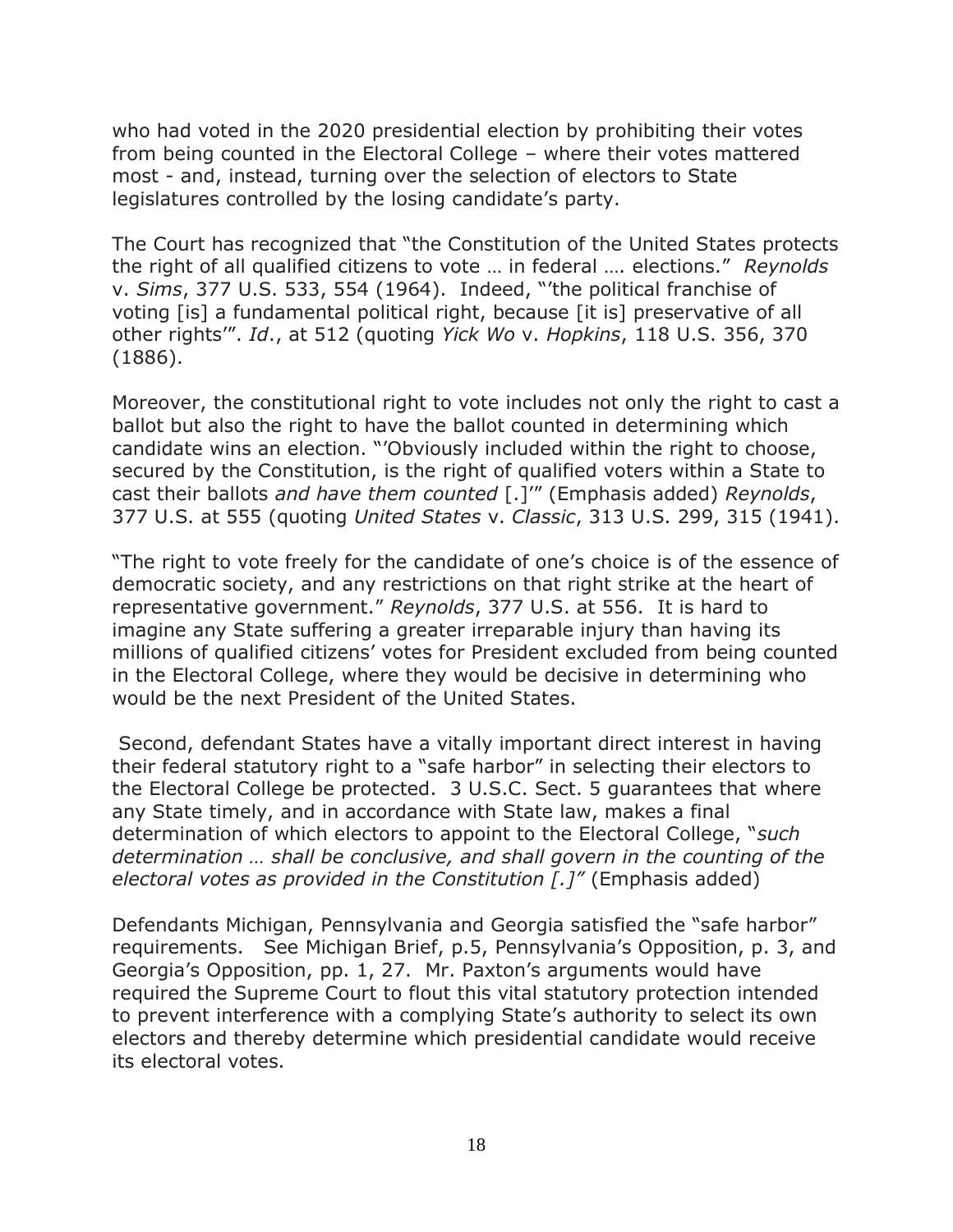Weighing Texas's unlikelihood of suffering irreparable injury if the injunction had been denied against the certain and immense injury to Pennsylvania, Georgia, Michigan, Wisconsin and their millions of qualified voters if the injunction had been granted, the balance of equities was strongly in favor of the defendants.

## **f. Public Interest**

The Supreme Court has recognized that there is a "public interest in orderly elections", *Benisek* v*. Lamone,* 585 U.S. \_\_, 138 S. Ct. 1942, 1944 (2018) and in avoiding "a chaotic and disruptive effect upon the electoral process." *Fishman* v. *Schaffer*, 429 U.S. 1325, 1330 (1976). The Court has also emphasized that: "[i]n exercising their sound discretion, courts of equity should pay particular regard for the public consequences of employing the extraordinary remedy of injunction." *Winter*, 555 U.S. at 24. Moreover, underlying these public interests, qualified voters have a constitutional right to "have [their ballots] counted [.]*" Reynolds*, 377 U.S. at 555.

Enjoining the four defendant States from having their votes counted and reflected in the Electoral College would have violated the fundamental constitutional interest of their more than 20 million qualified voters to have their votes counted. Enjoining defendant States' legislatures to appoint their own electors for the Electoral College or none at all would have overridden the "safe harbor" law, 3 U.S.C. Sect. 5, under which States' timely determination of their own electors is "conclusive" and "shall govern in the counting of the electoral votes [.]"

To have enjoined defendant States' electors from voting in the Electoral College and enabled State legislatures controlled by the losing candidate's party to have reversed the State-certified determination of winners would have had a profoundly "chaotic and disruptive effect," not only on Pennsylvania, Georgia, Michigan and Wisconsin, but in the United States as a whole.

The long, intense and divisive presidential campaign had finally come to an end with a clear margin of victory for the winner a month before Attorney General Paxton filed suit. State and federal courts had repeatedly rejected the Trump Campaign's attacks on the election's legitimacy. Mr. Trump's own Department of Justice, after investigation, had determined that there was no basis for invalidating the election's results. The nation's top election [cybersecurity experts had stated](https://www.theguardian.com/us-news/2020/nov/13/no-evidence-of-us-election-says-coalition-of-federal-and-state-officials) that "[t]he November 3rd election was the most secure in American history." All States had counted, and virtually all had certified, the results, notwithstanding coercive pressures on certain States to undermine them.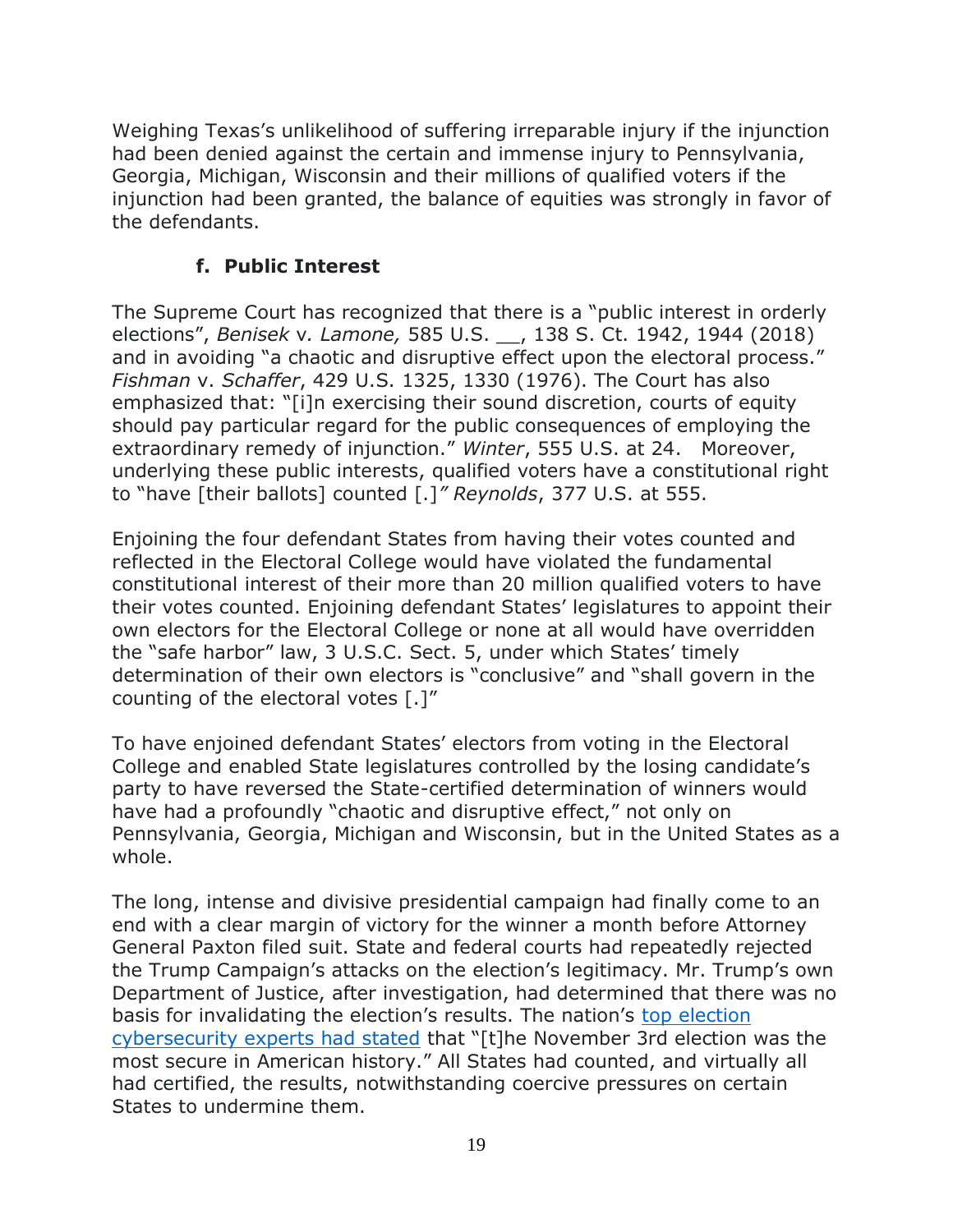Summarily reversing the election results, as Mr. Paxton sought, would have caused unimaginable chaos and disruption to Americans' trust in the fairness of our democratic political system, to our respect for the rule of law, and to our social stability. As the Third Circuit held in the case in which the Trump Campaign sought to set aside 1.5 million mail-in ballots in Pennsylvania, *Donald J. Trump for President, Inc*. v. *Secretary Commonwealth of Pennsylvania,* No. 20-3371, \_\_ F. 3d \_\_\_, \_\_\_ (Nov. 27, 2020): "tossing out millions of mail-in ballots would be drastic and unprecedented, disenfranchising a huge swath of the electorate [.]" *Id*. Slip Op. at 3. "[R]elief would not serve the public interest. Democracy depends on counting all lawful votes promptly and finally, not setting them aside without weighty proof. The public must have confidence that our Government honors and respects their votes." *Id*., at 20.

Mr. Paxton's efforts to overturn the 2020 presidential election results would have, as the Supreme Court recognized in *Reynolds,* struck the heart of our democracy. Given the drastic impact the injunction would have had - not only on the four defendant States, but on our entire nation - the public interest weighed overwhelmingly in favor of denying the injunction.

## **g. No basis for relief under Preliminary Injunction Standards**

There is no basis, and indeed no precedent, for supporting the relief requested in Mr. Paxton's complaint. Even in *Winter*, where there was less direct and immediate threat to the public interest, the Court concluded that the public interest and balance of equities were so strongly in favor of defendants that it was not a "close question" that the motion for a preliminary injunction must be denied. The preliminary injunction was precluded based on those two factors alone, even assuming that plaintiff had satisfied the other two factors, irreparable injury and success on the merits. 555 U.S. at 26, 33 and n. 5. The Court held that the District Court's granting of the preliminary injunction was an "abuse of discretion." *Id*., at 33 and n. 65. Mr. Paxton's request for relief was even more unfounded than that in *Winter*.

Here there was no reason to assume that Texas had shown a likelihood of success on the merits and irreparable injury. For the reasons given above, it had not. Mr. Paxton's request for relief failed to satisfy any of the four requirements for a preliminary injunction. Beyond that, if the relief Mr. Paxton sought had been granted, the actual harm to the public interest in preserving American democracy would have been even greater than the potential risk to national security that the Court found required denying the injunction in *Winter*.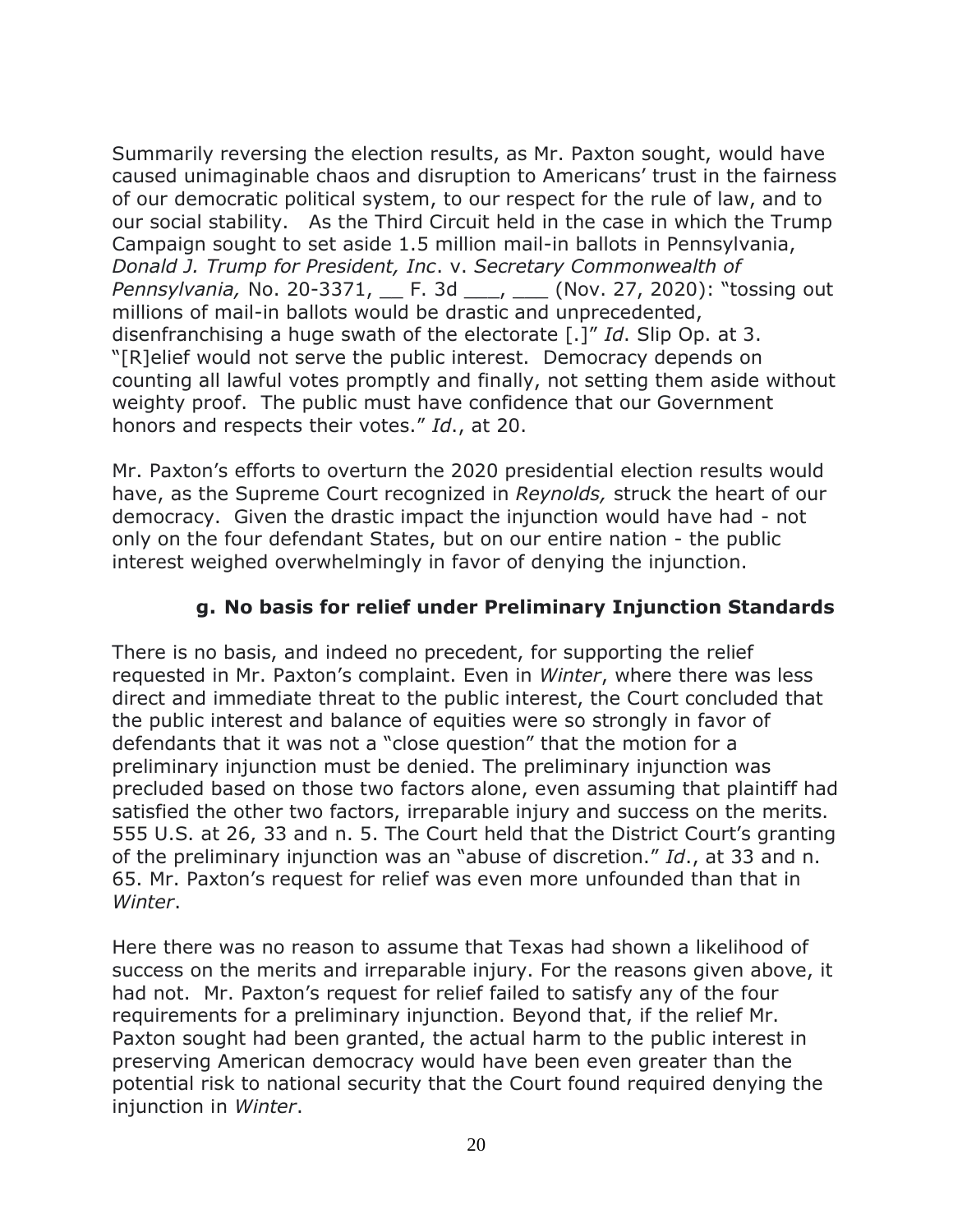Nor would the devastating impact of Mr. Paxton's injunction have ceased in a short time. No, the injunction Mr. Paxton sought would have usurped the presidency for the next four years – a shocking judicial precedent casting doubt on whether truly democratic presidential elections would ever have been restored in America. Mr. Paxton had no basis for the relief he requested.

## **B. Post-Supreme Court Statements: Call to Thwart Lawful Congressional Certification of Electoral College Vote**

Starting on January 3, 2021, Mr. Paxton began a series of tweets and retweets on his official Texas Attorney General Twitter account urging people to join him in Washington, D.C. on January 6 to demonstrate that the publicly announced 2020 presidential election results were wrong and must not be accepted, and to support Donald Trump.

Mr. Paxton's tweets and retweets included: a) January 3 – "Confirmed: Join me and @realDonaldTrump in Washington D.C. this Wednesday, January 6<sup>th</sup>. All Patriots need to be present to stand with President Trump. Register at Trumpmarch.com. #MarchForTrump #election 2020 #StopThe Steal #Trump #MAGA #Electoral College" [Tweet]; b) January 5 - "Someday they will say that on Jan. 6, 2021 'some people did a thing'…those people were Patriots and what they did was save a nation." [Retweet]; c) January 5 – "*He [VP Mike Pence] must just not accept them that's period we don't want it delayed we just don't want him to accept the votes as they are."* (Emphasis added) [Retweet]; and d) January 6 – "Americans are here in Washington to stand up and support the President. A lot of voters, as well as myself, believe something went wrong in this election. I'm here to support @realDonaldTrump #MarchtoSaveAmerica." [Tweet]; <https://twitter.com/kenpaxtontx?lang=en>

On the morning of January 6, 2021, Mr. Paxton was interviewed by Fox News on "*Fox & Friends*". The interview is described as "Texas Attorney General Ken Paxton joins 'Fox & Friends' ahead of Congress [sic] joint session to vote on certification[.]" Mr. Paxton was asked: "What can we expect" from the 11 a.m. rally at which Trump will speak and the 1 p.m. congressional session on certification of the Electoral College? Mr. Paxton explained that he thought that many people are coming because they feel "something went really wrong" in the election. Since the votes are to be certified today, "they feel like this may be their last chance [to] stand up and ... do whatever they can do to [object.]" The interviewer then asked: "Is this more therapy or is there a legal challenge?" Mr. Paxton replied: "I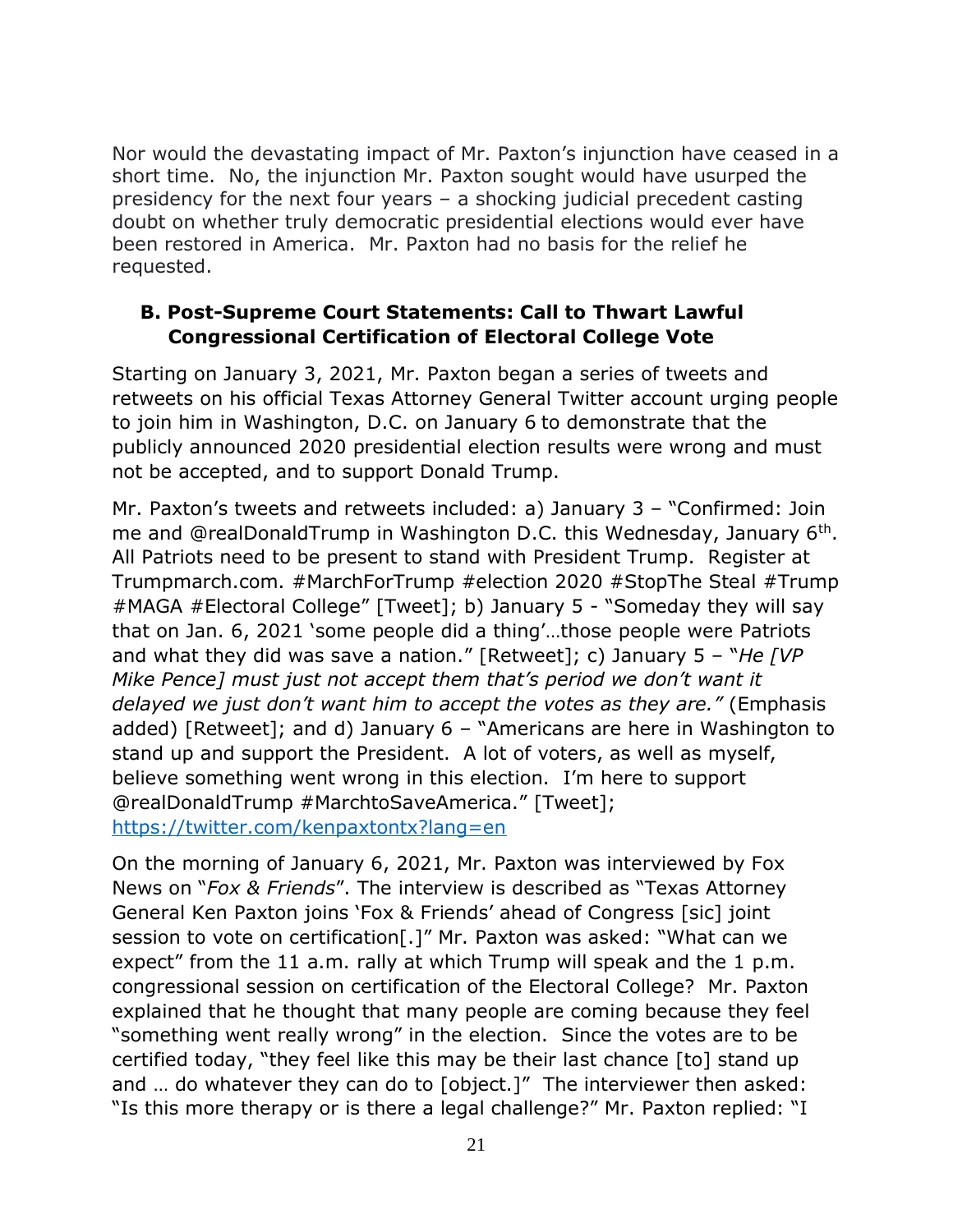don't know*. The challenge is whether you have enough Representatives, whether Senate or House, to not certify parts* of the *election; that's really what's going on today."* (Emphasis added) [https://video.foxnews.com](https://video.foxnews.com/)

That is, Mr. Paxton's purpose in urging people to participate in the January 6 march and rally outside the Capitol was to pressure Vice President Pence and members of Congress not to certify the electoral votes of certain States Mr. Trump had lost, so Congress would choose Mr. Trump as the next President instead of carrying out its constitutional duty to certify the electors' votes cast for Mr. Biden.

At 1:00 p.m. on January 6, the House and Senate were meeting for the purpose of counting each State's electoral votes, as mandated by the Constitution's Art. II, Sect. 1, Cl. 2 and 3 U.S.C. Sect. 15. Under these provisions, Senators and Representatives had a constitutional and statutory duty to certify the electors who had been lawfully selected by their States. Because Congress did not reject the lawfulness of any State's selection of electors, the Senators and Representatives were constitutionally and statutorily obligated to count the votes of all States' electors. The Electors Clause itself mandates that the "President of the Senate shall … open all the certificates [of electors] and the votes shall then be counted[.]" Art. II, Sect. 1, Cl. 2; *See* 3 U.S.C. Sect. 15.

Later in the morning of January 6, Mr. Paxton gave a short speech at the White House Rally to the crowd about to march to the Capitol:

"'What we have in President Trump is a fighter. And I think that's why we're all here,' Paxton said. 'We will not quit fighting. We're Texans, we're Americans, and the fight will go on."

[https://www.houstonchronicle.com/politics/texas/article/Paxton-Trump-DC](https://www.houstonchronicle.com/politics/texas/article/Paxton-Trump-DC-rally-election-2020-georgia-15850073.php)[rally-election-2020-georgia-15850073.php](https://www.houstonchronicle.com/politics/texas/article/Paxton-Trump-DC-rally-election-2020-georgia-15850073.php)

As evidenced by his tweets, retweets, Fox interview and speech, Mr. Paxton was calling for marchers to pressure Senators and Representatives not to certify certain States' lawfully designated electors. His purpose was to overturn the election's legitimate results.

But there was no constitutionally or statutorily valid basis for preventing the counting of any State's electoral votes. The members of Congress had a constitutional and statutory duty to count the votes of all States' electors to confirm that Mr. Biden had won the Electoral College. In clear disregard of the law, Mr. Paxton was urging the marchers to pressure the members to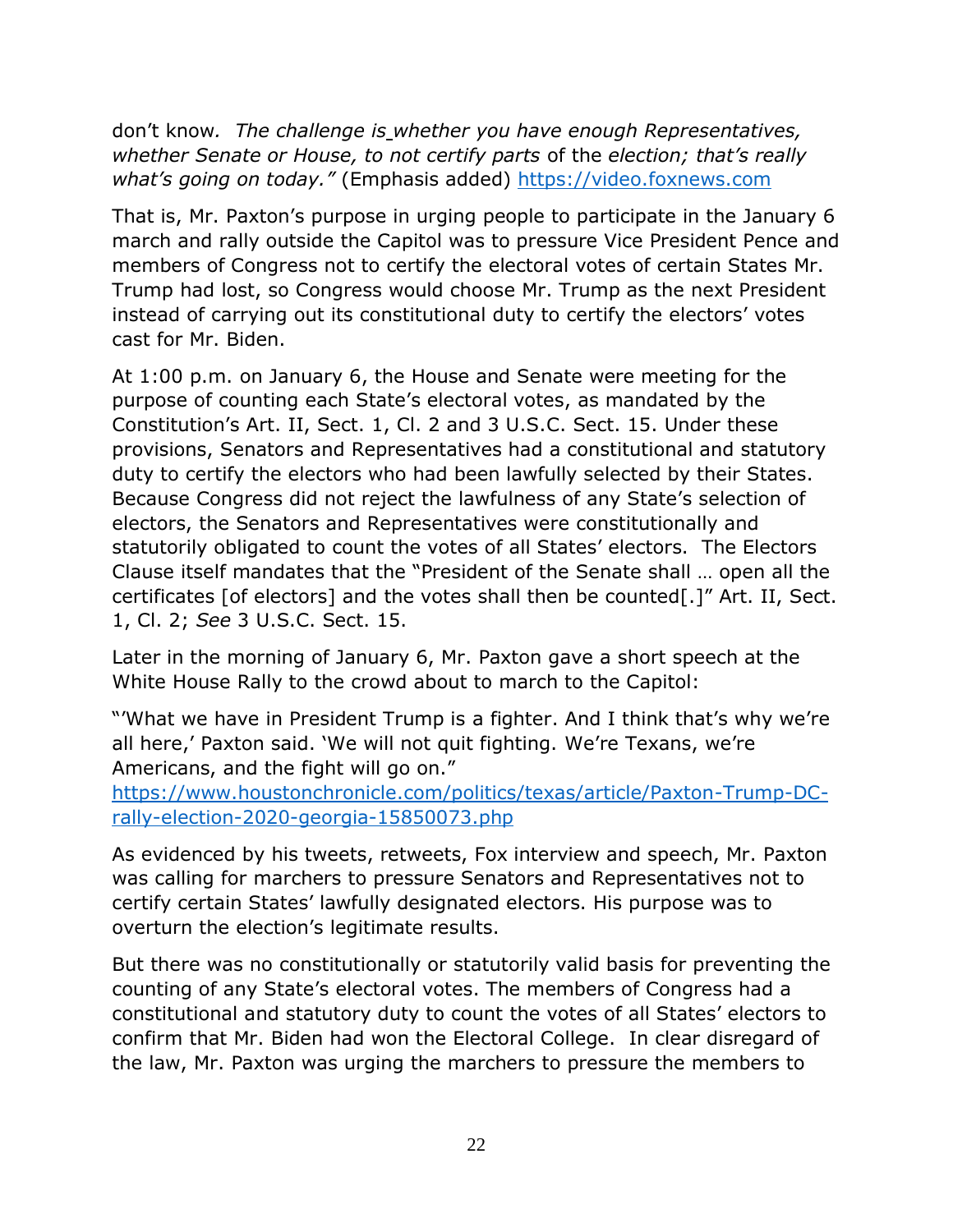violate their fundamental constitutional and statutory duty by abandoning their obligation to count all of the electoral votes.

# **II. Mr. Paxton's Conduct Violated the Texas Disciplinary Rules of Professional Conduct**

### **A. Mr. Paxton's Conduct Violated TDRPC 3.01: Meritorious Claims and Contentions - Frivolousness**

Rule 3.01 provides in pertinent part as follows:

A lawyer shall not bring or defend a proceeding, or assert or controvert an issue therein, unless the lawyer reasonably believes that there is a basis for doing so that is not frivolous.

Comment 2. A filing or assertion is frivolous … if the lawyer is unable to make a good faith argument that the action taken is consistent with existing law or that it may be supported by a good faith argument for an extension, modification or reversal of existing law.

## **1. Standing to Sue**

The concept of standing to sue that Mr. Paxton urged the Supreme Court to adopt flew in the face of the Electors Clause and the bedrock constitutional principle of each State's sovereignty within our federal system. Beyond that, if such standing were allowed, the time it would take to adjudicate various States' challenges to other States' election results would cause chaos in the American legal and political system. Allowing such lawsuits would predictably have made it impossible to comply with the statutorily and constitutionally mandated dates for completing the process of selecting and inaugurating a duly elected President. The standing Mr. Paxton sought would have been a prescription for an autocratic President to perpetuate his power indefinitely against the will of the voters. See pp. 3-5, above.

Mr. Paxton's claim of standing was frivolous under Rule 3.01. It had no basis in existing law, nor did he provide any good faith basis for modifying or reversing existing law to adopt it. Moreover, Mr. Paxton's claim of standing would predictably have caused cataclysmic damage to American democracy and the rule of law. Mr. Paxton's claim of standing was indefensible.

## **2. Claims that Biden's Probability of Winning Was Less Than 1 in a Quadrillion**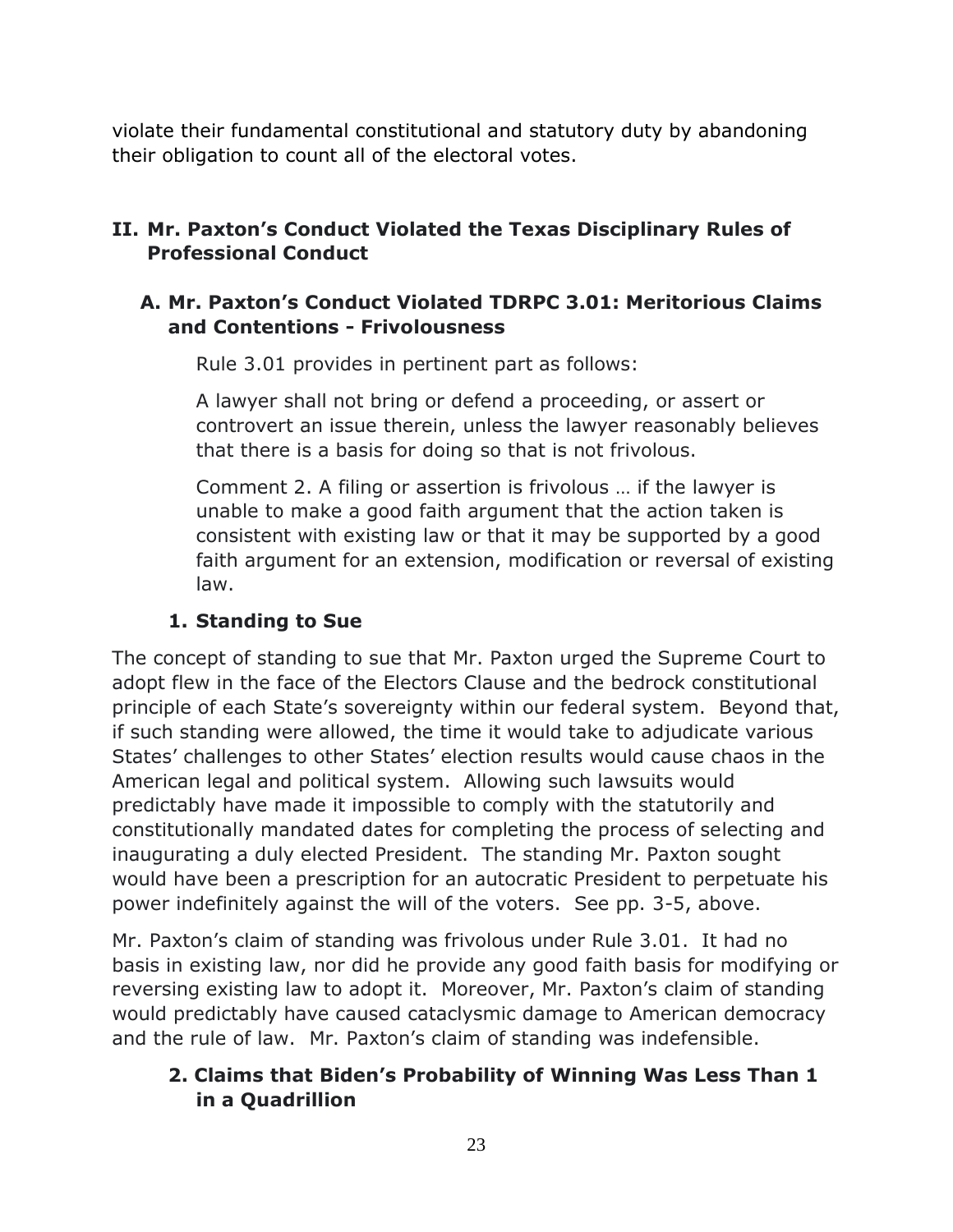Mr. Paxton's assertions to the Court that statistical analysis showed that Mr. Biden's chances of legitimately winning the election were infinitesimal had no basis in fact. Mr. Paxton's claim that his expert's comparison of pre- and post-3 a.m. November 4th voting results showed that Mr. Biden's "probability of … winning … is less than 1 in 1,000,000,000,000,000" grossly misrepresented what his expert, Dr. Charles J. Cicchetti, had found. What Dr. Cicchetti had concluded was only that there would have been such a tiny likelihood of Mr. Biden's winning *if* the pre- and post-3 a.m. voters had been "randomly drawn from the same population." Mr. Paxton provided no evidence to support the key assumption that the early and later counted voters came from the "same population." That assumption was unfounded and contrary to fact.

Similarly, Mr. Paxton's assertion that a statistical comparison of the results of the 2016 Clinton-Trump election with the 2020 Biden-Trump election showed "[t[he same less than one in a quadrillion statistical improbability of Mr. Biden's winning" had no basis in fact. This conclusion was based on Dr. Cicchetti's having admittedly made two assumptions: that "similar populations of voters [had supported] the two Democratic candidates" and that "other things were the same" in the Biden and Clinton elections.

Mr. Paxton provided no evidence to support these assumptions, and certainly the latter had no basis in fact. Indeed, as Harvard University Professor and election data expert Stephen Ansolabelhere noted, to base a probability estimate on the assumption that the relevant factors were the same in the 2020 and 2016 presidential elections was "comical". See pp. 5- 9, above.

There was no basis in fact for Mr. Paxton's assertions that the probability of Mr. Biden's winning the election was "less than 1 in a quadrillion". Because he did not have any reasonable basis for believing that such assertions were legitimate and supported by the facts, Mr. Paxton's probability assertions to the Supreme Court violated Rule 3.01.

## **3. Claim for Relief: Preliminary Injunction Against Counting State Defendants' Electors and For Appointing Replacement Electors**

The principal relief Mr. Paxton sought – preventing sovereign States from casting their votes in the Electoral College and directing State legislatures to appoint replacement electors or have none at all - was designed to overturn the will of 159 million American citizens who voted in what experts described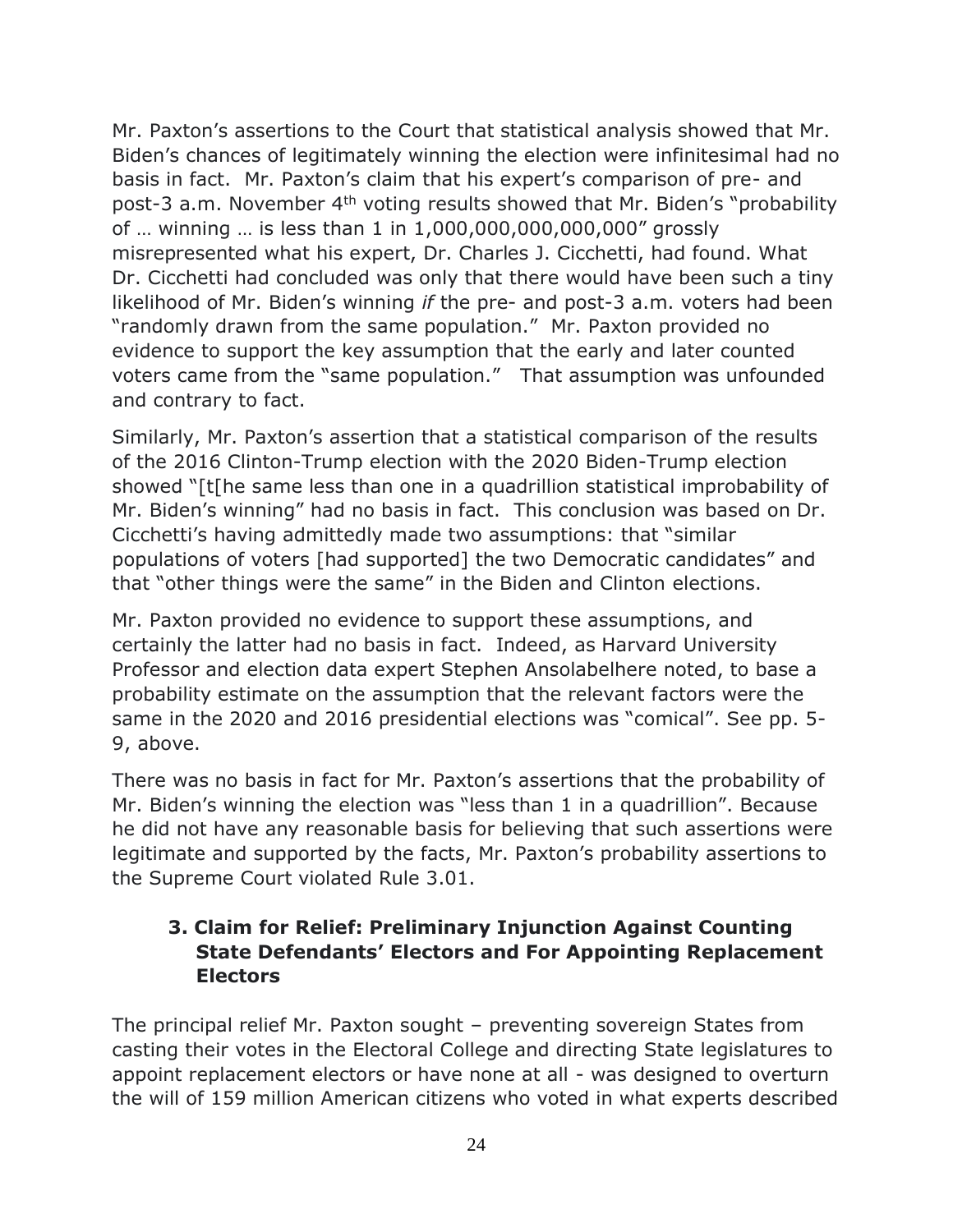as the most secure election in American history. Mr. Paxton offered no precedent for this profoundly anti-democratic relief because there was none.

The relief Mr. Paxton sought would have caused devastation to America's fundamental, constitutional system for presidential elections. It would have eviscerated the American people's trust in our democracy. It would have established a judicial precedent that could have prevented our ever returning to the norm of democratic presidential elections.

While a plaintiff must usually establish all four traditional factors to warrant a preliminary injunction, where a proposed injunction is against a government defendant and would cause serious harm, the balance of the equities and the public interest are given prime importance. *Winter*, 555 U.S. at 22-24, 33. Here, Texas did not meet *any* of the four requirements for a preliminary injunction, let alone all of them. See pp. 9-21, above. But, even if it had met the first two factors, the balance of equities was so strongly in defendants' favor and the public interest was so obviously undermined by overturning the election results that there was no legal or equitable basis for granting the relief.

Mr. Paxton's claim, to use the Supreme Court to overturn the results of the presidential election, was not consistent with existing law, nor was it supportable or "supported by a[ny] good faith argument for an extension, modification or reversal of existing law." Mr. Paxton's claim for relief was "frivolous" in violation of Rule 3.01.

## **B. Mr. Paxton's Conduct Violated Rule 3.03: Knowingly False Statements of Law or Material Fact to a Court**

Rule 3.03 provides in pertinent part:

(a) A lawyer shall not knowingly:

(1) Make a false statement of material fact or law to a tribunal. [The Rules' "Terminology" defines "Tribunal" as including "courts."

Comment 3. Legal argument based on a knowingly false representation of law constitutes dishonesty toward the tribunal.

## **1. Claim That Biden's Probability of Winning Less Than 1 in 1,000,000,000,000,000: Pre-Post 3 a.m. Comparison**

Mr. Paxton's statement to the Court that: "[t]he probability of former Vice President Biden winning the popular vote in [each of] the four Defendant States = Georgia, Michigan, Pennsylvania and Wisconsin … given President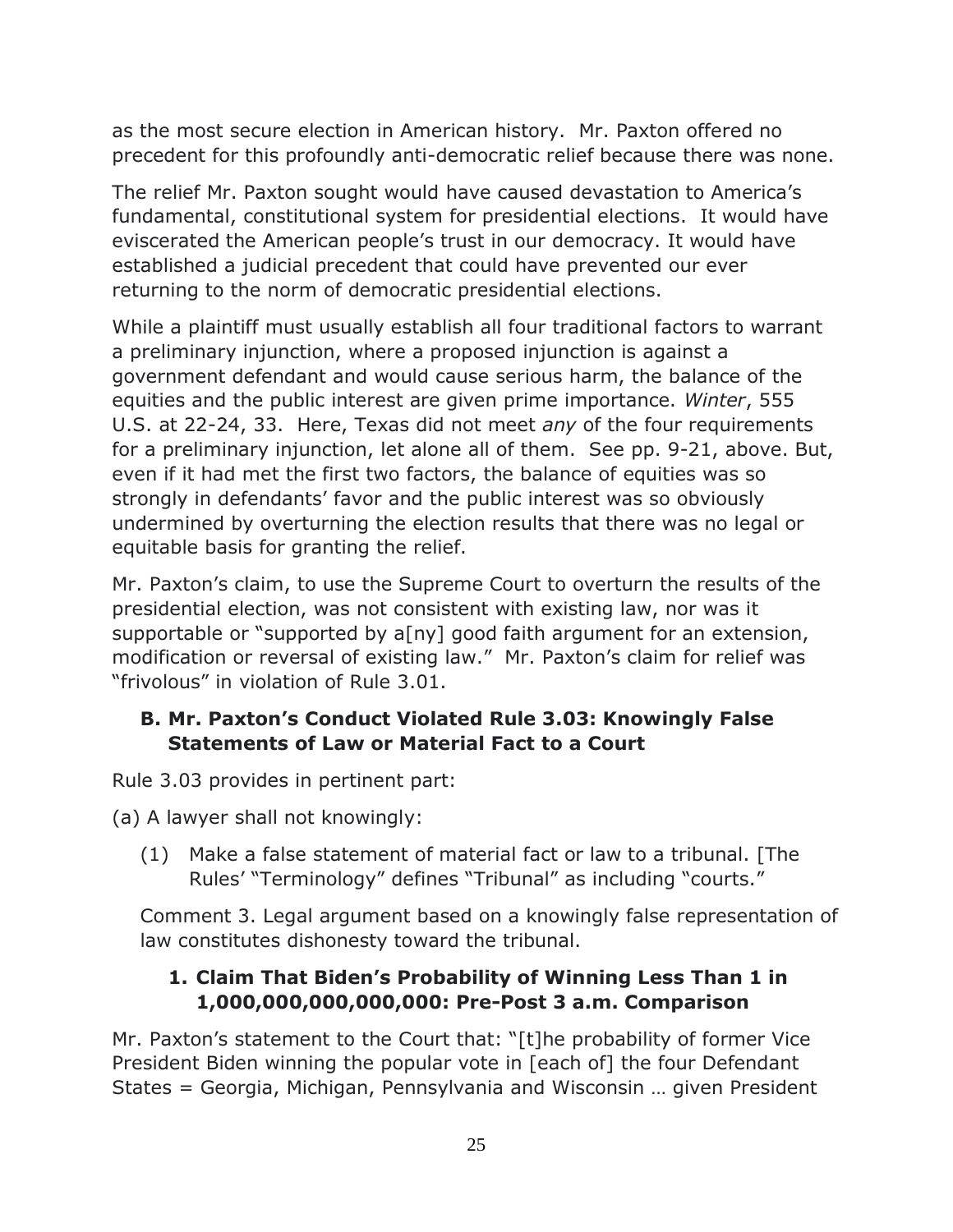Trump's early lead in those States as of 3 a.m. on November 4, 2020, is less than one in a quadrillion, or 1 in 1,000,000,000,000,000", was a knowingly false statement of material fact. The expert whose analysis Mr. Paxton invoked never said unconditionally that there was a "less than a one in a quadrillion" chance that Mr. Biden would have won based on the pre- and post- 3 a.m. comparison. The expert only said that Biden's chances would have been so low *if* the pre-and post-3 a.m. votes had been "randomly drawn from the same population." See pp. 6-8, above.

But this assumption was unfounded and contrary to fact. It had been widely reported for weeks before the election that Trump voters were heavily going to vote in person and Biden voters heavily by mail. Since in-person votes are typically counted earlier and mail-in votes later, the pre-and-post 3 a.m. votes were categorically *not "*randomly drawn from the same population*."* As the lead attorney for the plaintiff, Mr. Paxton would have known that his key expert never asserted unconditionally that Mr. Biden's chance of winning was "less than 1 in 1,000,000,000,000,000," but that this estimate was based entirely on an assumption, an assumption that was unfounded and contrary to fact.

Mr. Paxton would have known that if he had truthfully stated to the Court what the expert had actually said, it would have undermined the estimate's validity because its underlying assumption was without factual basis. Instead, Mr. Paxton omitted the assumption and misrepresented what the expert had concluded, asserting unconditionally that Mr. Biden's chance of winning was "less than 1 in 1,000,000,000,000,000".

Mr. Paxton's statement was "material" to his case because he relied heavily on it to cast doubt on whether Mr. Biden had legitimately won the election. Casting that doubt was important to support plaintiff's alleged need for the injunctive relief he sought.

Mr. Paxton's knowingly false statement of material fact to the Court that, based on the pre/post 3 a.m. comparison, the probability that Mr. Biden would win the popular vote in the four defendant States was "less than one in a quadrillion" violated Rule 3.03(a)(3).

### **2. Claim 3 U.S.C. Sect. 2 Authorized State Legislatures to Replace State-Appointed Electors Even Though Election Had Been Completed on Election Day**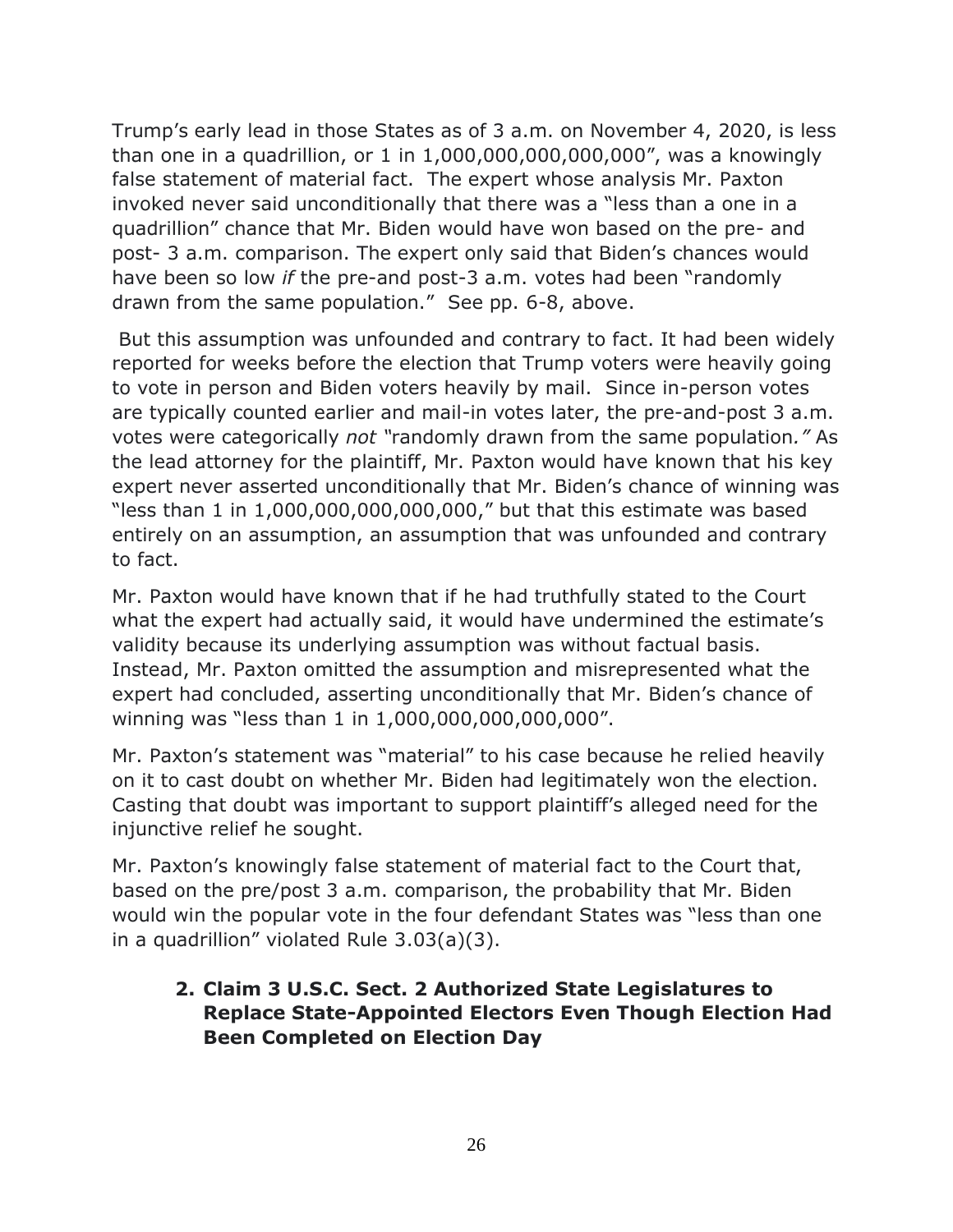Mr. Paxton's statement to the Court that "*when a State fails to conduct a valid election – for any reason* – 'the electors may be appointed on a subsequent day in such manner as the legislature of such State may direct' 3 U.S.C. Sect. 2 (Emphasis added)" was a knowingly false statement of law. 3 U.S.C. Sect. 2 applies only when a State has failed to complete its presidential election on election day, and then, only where a State law requires that to win, a presidential candidate must win a majority of votes, and no candidate won a majority on election day. See pp. 14-16, above.

In his above partial quotation of 3 U.S.C. Sect. 2, Mr. Paxton omitted the key statutory language that narrowed its applicability and made it inapplicable to situations like this one, in which the defendant States had completed their elections on election day. This self-serving omission of statutory language could not have been by accident: the relevant statutory words that were omitted appear immediately before the words Mr. Paxton quoted. The omission of the narrowing language can only have been knowing and intentional. As the lead attorney for Texas, Mr. Paxton would have known that this statement misrepresented what the statute said, but creating this misrepresentation was critical to his assertion that there was a legal basis for State legislatures to appoint replacement electors – a claim central to the relief he was seeking.

Mr. Paxton's statement that 3 U.S.C. Sect. 2 applies "when a State fails to conduct a valid election – for any reason" was knowingly false. By making this knowingly false statement of law to the Court, Mr. Paxton violated Rule 3.03(a)(1).

## **C. Mr. Paxton Violated Rule 8.04(a)(3): "Engag[ing] in Conduct Involving Dishonesty, Deceit or Misrepresentation"**

Rule 8.04(a)(3) provides in pertinent part:

- (a) A lawyer shall not:
- (3) Engage in conduct involving dishonesty… deceit or misrepresentation.

Mr. Paxton violated Rule 8.04(a)(3)'s prohibition against dishonest, deceitful or misrepresentative conduct by his "knowingly … false statements" of law and material facts to the Supreme Court. See pp. 5-6, 14-16, above. We incorporate by reference the same reasons given on pages 25-27, above for violations of Rule 3.03 as the reasons for Mr. Paxton's having also violated Rule 8.04(a)(3).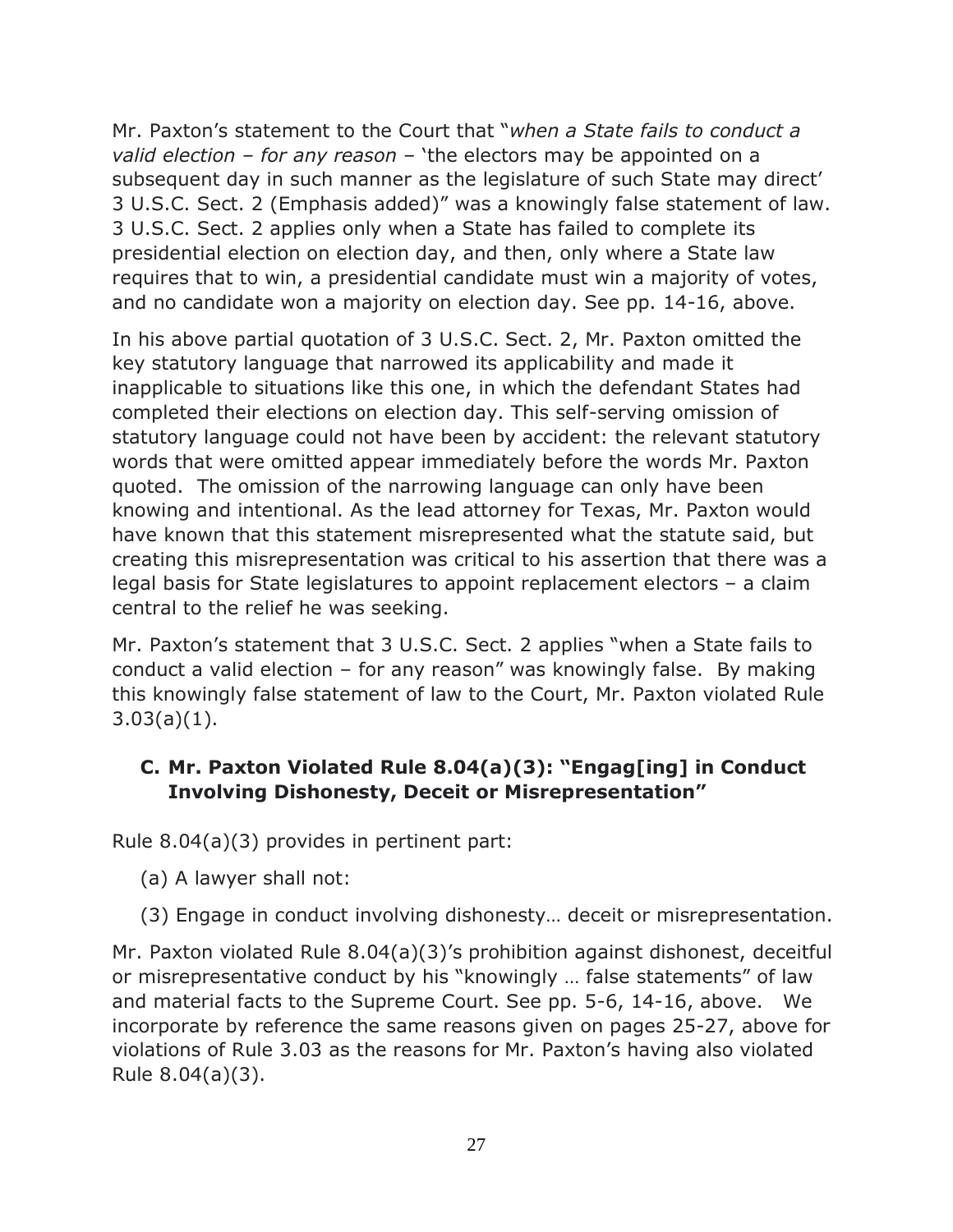## **D. Mr. Paxton Violated Rule 8.04(a)(12): Conduct Violating Other Texas Laws - Oath to Support the Constitution**

When Mr. Paxton urged people to come to Washington, D.C. on January 6 to march on the Capitol to support then-President Trump's efforts to overturn the election, he was not just calling for an ordinary political demonstration. He was urging the marchers to pressure Representatives and Senators not to carry out their constitutional duty to count all States' electors' votes in the Electoral College. See pp. 21-23, above.

In doing so, Mr. Paxton was not supporting the Constitution: he was attacking it. Mr. Paxton was attacking one of the most fundamental pillars of American constitutional democracy: the impartial conduct of congressional certification of the Electoral College vote to select the next President of the United States of America.

Texas Law, Texas Government Code, Title 2, Chapter 82, Sect. 82.037(1), requires all lawyers licensed by the State of Texas, including Mr. Paxton, to take an oath to "support the constitution of the United States [.]" By urging the marchers to thwart Congress's carrying out its constitutionally and statutorily mandated process for certifying electors and selecting the presidential winner, Mr. Paxton violated the Texas law requiring him to "support the Constitution" and thereby violated Rule 8.04(a)(12).

By his conduct, Mr. Paxton was not honoring his sacred lawyer's oath to support the Constitution: he was defiling it. By urging the marchers to fight against America's critical constitutional process for the peaceful transfer of presidential power, Mr. Paxton was striking a dagger at the heart of American constitutional democracy.

# **Conclusion**

Mr. Paxton has engaged in a pattern of serious violations of the Texas Disciplinary Rules of Professional Conduct. These include: making "frivolous" claims of law and fact to the Supreme Court in violation of Rule 3.01; making "knowingly … false statement[s] of material fact or law" to the Court in violation of Rule 3.03; "engag[ing] in conduct involving dishonesty… deceit or misrepresentation" in violation of Rule 8(a)(3); and violating his lawyer's oath to "support the Constitution" in violation of Texas law and Rule 8(a)(12).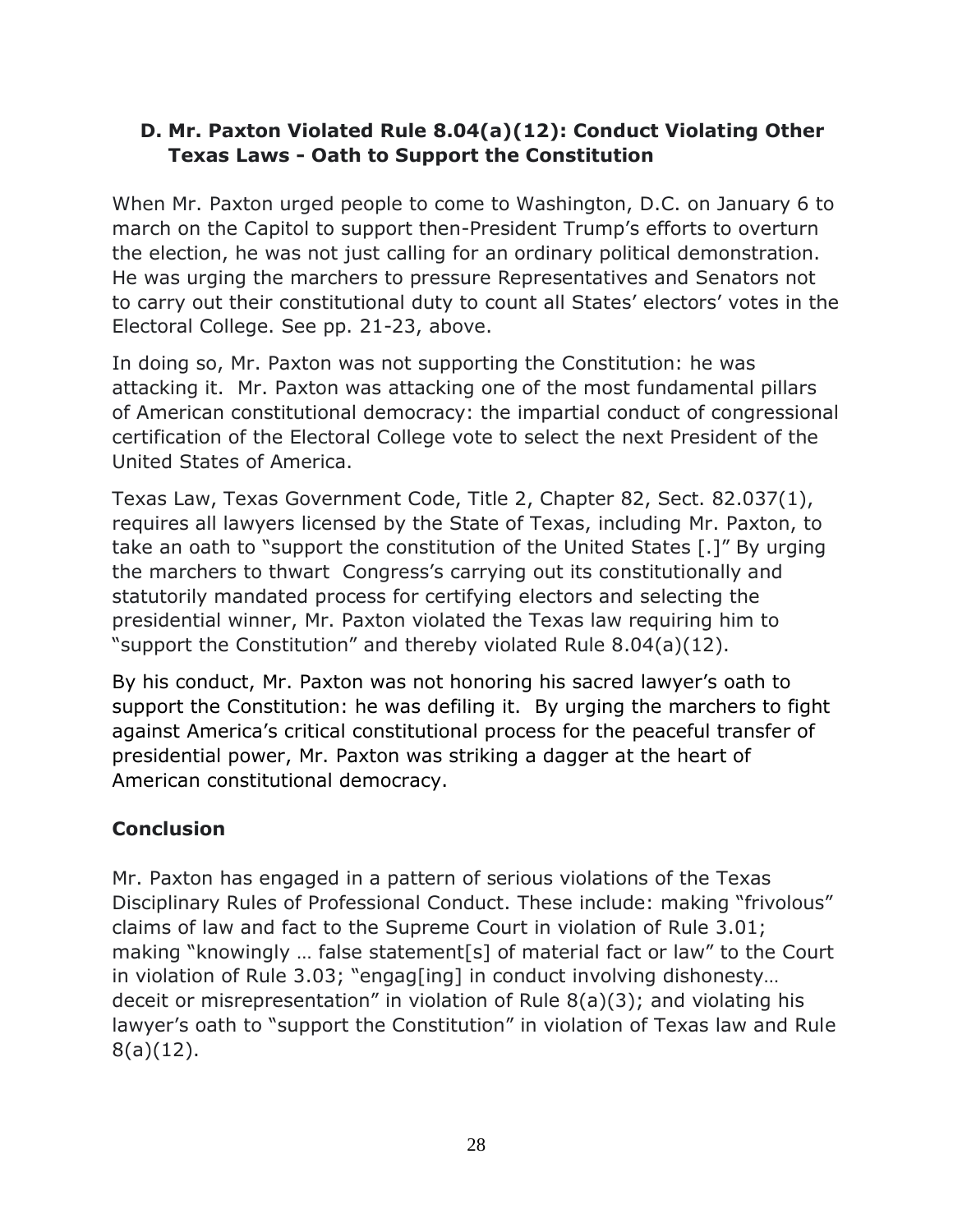By these actions, Attorney General Paxton, the highest law officer of the State of Texas, has brought dishonor to his fellow Texas lawyers and to the legal profession. After investigation, if the allegations in this complaint are validated, Mr. Paxton should be suspended from the practice of law or be permanently disbarred.

Respectfully submitted,

### **Texas Bar Members:**

/s/ Randall Chapman Past Chair, Supreme Court of Texas Grievance Oversight Committee Past Chair, Texas Bar College State Bar Number: 04129800

/s/ John Delaney Former Chairman, State Bar Grievance Committee 8A Former Member Texas Committee on Model Rules of Professional Responsibility State Bar Number: 05724500

/s/ Martha Dickie Past President and Board Member, State Bar of Texas Past President, Austin Bar Association Past President, Austin Chapter of ABOTA State Bar Number: 00000081

/s/ Judy Doran Former Texas Assistant Attorney General Former Staff Attorney, Texas Parks and Wildlife Commission State Bar Number: 05997700

/s/ David Escamilla Former Travis County Attorney – Retired Past President, Texas District and County Attorneys Association Appointed Member, Judicial Committee on Information Technology State Bar Number: 06662300

/s/ Allan Van Fleet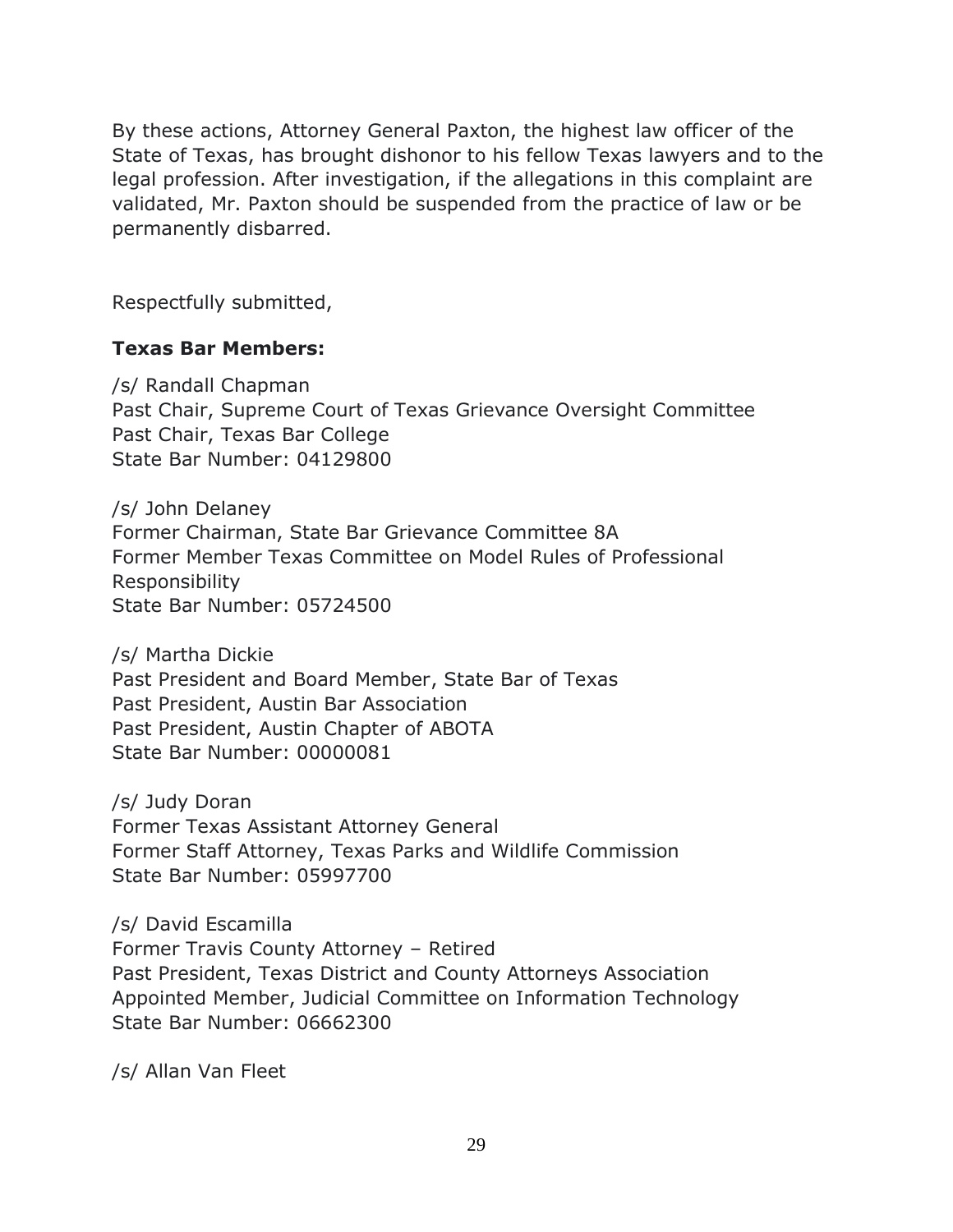Former Member, Standing Committee on Texas Disciplinary Rules of Professional Conduct Former Commissioner, Texas Permanent Judicial Commission on Children, Youth, and Families Former Director, State Bar of Texas State Bar Number: 20494700

/s/ Maria Luisa (Lulu) Flores Past President, Mexican American Bar Association of Texas Member Travis County Women Lawyers Association Past Chair, State Bar of Texas Hispanic Issues Section State Bar Number: 07164750

/s/ James C. Harrington Retired Founder, Texas Civil Rights Project Former Adjunct Professor, University of Texas School of Law Former Adjunct Professor, St. Mary's University Law School State Bar Number 09048500

/s/ John R. Jones Founding Chair, Texas Access to Justice Commission Past Director, Texas Young Lawyers Association Past Director, El Paso Bar Association State Bar Number: 10919500

/s/ Mario Lewis Former General Counsel, International Boundary and Water Commission Former General Counsel, Legal Services Corporation Senior Attorney, Army Audit Agency State Bar Number: 12300200

/s/ W. Frank Newton Past President, State Bar of Texas Former Dean, Texas Tech School of Law Former Professor, Baylor University School of Law State Bar Number: 00000072

/s/ Richard Pena Past President and Director, State Bar of Texas American Bar Association, Board of Governors